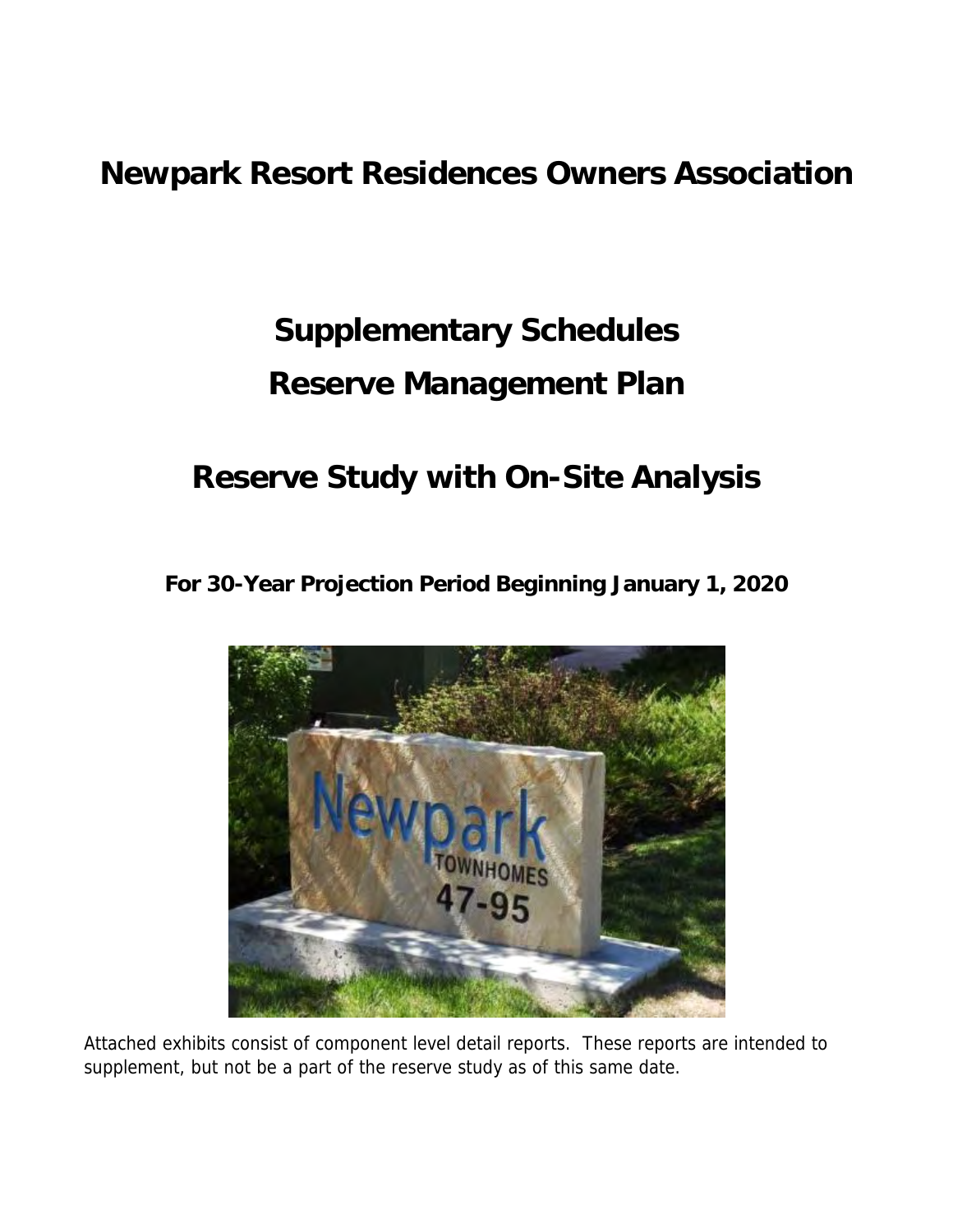## Newpark Resort Residences Owners Association January 1, 2020

## **Newpark Resort Residences Owners Association**

## **Supplementary Schedules**

## **Reserve Management Plan**

## **Table of Contents**

| Cover                                         |  |
|-----------------------------------------------|--|
| Table of Contents                             |  |
| Preparer's Report on Supplemental Information |  |
| Percent Funded - Annual - Ending Balance      |  |
| Expenditures-By Year                          |  |
| Component List - Full Detail                  |  |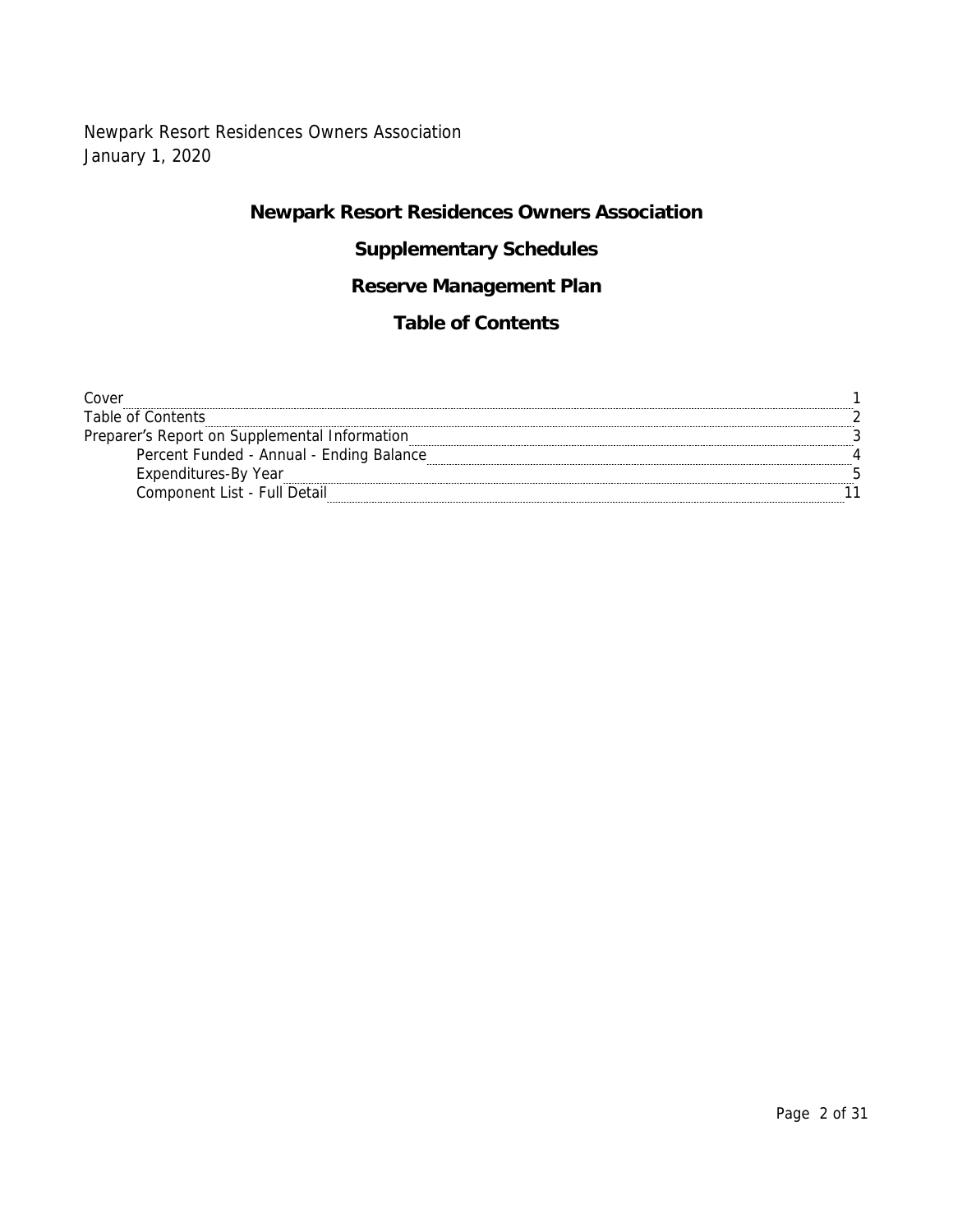**Preparer's Report on Supplemental Information**



**Facilities Advisors Rocky Mountain** 1295 Escalante Drive Unit 11 Durango, CO 81303

**Robbie Pepper** robbie@faireserves.com www.coloradoreservestudy.com (970)946-2352

**Reserve Management Plan**

## **Type I Reserve Study with On-Site Analysis For 30-Year Projection Period Beginning January 1, 2020**

**NRROA Management Committee** Newpark Resort Residences Owners Association Park City, UT

**Report on Supplementary Information** 

The Supplementary Schedules as listed in the table of contents are presented for purposes of additional analysis and are not a required part of the financial projection. Such information is the responsibility of the Newpark Resort Residences Owners Association's management and was derived from the underlying component list used to prepare the basic reserve study report. The information has been subjected to the inquiry and other procedures applied in the compilation of the basic reserve study report, and we are not aware of any material modifications that should be made thereto.

Facilities Advisors Rocky Mountain LLC Robbie Pepper RS, RSS, CMCA, CCIM, GRI December 2, 2020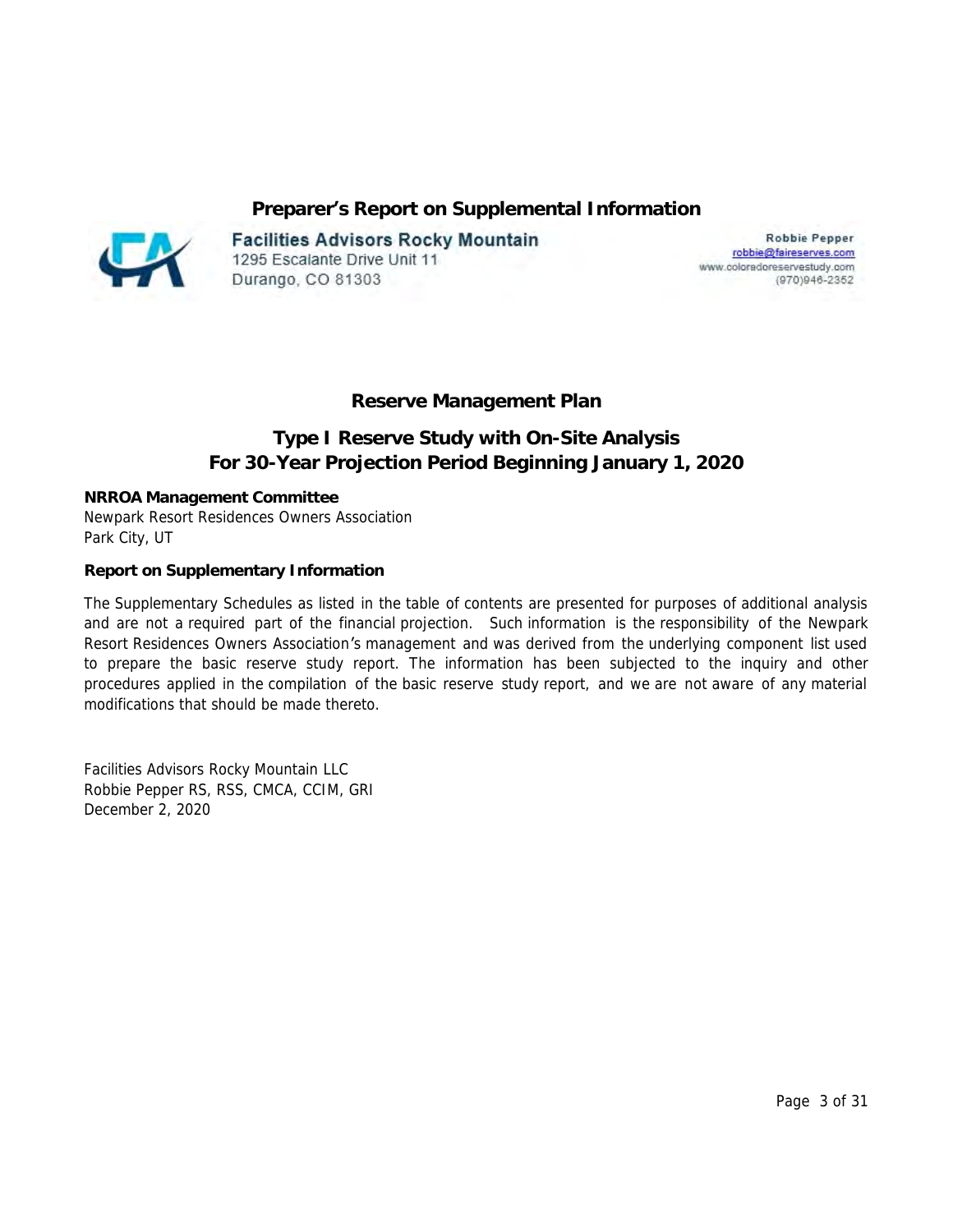**Analysis Date - January 1, 2020**

Inflation:3.00% Investment:1.00% Contribution Factor:0.00% Calc:Future

## Percent Funded - Annual - Ending Balance

|                | Beginning |              | Percent  |          | Expenditure        | Ending    | Percent | 100 % Funded |
|----------------|-----------|--------------|----------|----------|--------------------|-----------|---------|--------------|
| Period         | Balance   | Contribution | Change   | Interest | <b>Future Cost</b> | Balance   | Funded  | Time Value   |
| $1/20 - 12/20$ | \$170,993 | \$118,340    | $0.00\%$ | \$2,287  | \$5,074            | \$286,546 | 25.79%  | \$1,110,778  |
| $1/21 - 12/21$ | 286,546   | 130,174      | 10.00    | 3,531    | 0                  | 420,252   | 32.59   | 1,289,352    |
| $1/22 - 12/22$ | 420,252   | 143,191      | 10.00    | 4,742    | 43,067             | 525,117   | 36.65   | 1,432,474    |
| $1/23 - 12/23$ | 525,117   | 157,510      | 10.00    | 5,734    | 72,084             | 616,277   | 39.76   | 1,549,874    |
| $1/24 - 12/24$ | 616,277   | 173,261      | 10.00    | 6,669    | 85,098             | 711,109   | 42.98   | 1,654,233    |
| $1/25 - 12/25$ | 711,109   | 190,587      | 10.00    | 7,721    | 82,357             | 827,061   | 46.98   | 1,760,274    |
| $1/26 - 12/26$ | 827,061   | 190,587      | 0.00     | 9,030    | 50,896             | 975,783   | 51.37   | 1,899,436    |
| $1/27 - 12/27$ | 975,783   | 190,587      | 0.00     | 10,529   | 49,927             | 1,126,972 | 55.12   | 2,044,361    |
| $1/28 - 12/28$ | 1,126,972 | 190,587      | 0.00     | 11,745   | 115,706            | 1,213,599 | 57.14   | 2,123,716    |
| $1/29 - 12/29$ | 1,213,599 | 190,587      | 0.00     | 13,025   | 26,484             | 1,390,729 | 60.63   | 2,293,427    |
| $1/30 - 12/30$ | 1,390,729 | 190,587      | 0.00     | 14,895   | 6,819              | 1,589,393 | 63.80   | 2,490,919    |
| $1/31 - 12/31$ | 1,589,393 | 190,587      | 0.00     | 16,922   | 0                  | 1,796,903 | 66.42   | 2,704,987    |
| $1/32 - 12/32$ | 1,796,903 | 190,587      | 0.00     | 19,007   | 0                  | 2,006,498 | 68.48   | 2,929,656    |
| $1/33 - 12/33$ | 2,006,498 | 190,587      | 0.00     | 21,112   | 0                  | 2,218,199 | 70.07   | 3,165,372    |
| 1/34 - 12/34   | 2,218,199 | 190,587      | 0.00     | 22,955   | 61,864             | 2,369,878 | 70.78   | 3,348,068    |
| $1/35 - 12/35$ | 2,369,878 | 190,587      | 0.00     | 17,006   | 1,689,157          | 888,315   | 47.82   | 1,857,364    |
| $1/36 - 12/36$ | 888,315   | 190,587      | 0.00     | 7,744    | 429,798            | 656,849   | 42.05   | 1,562,021    |
| $1/37 - 12/37$ | 656,849   | 190,587      | 0.00     | 6,321    | 268,393            | 585,366   | 41.51   | 1,409,902    |
| $1/38 - 12/38$ | 585,366   | 190,587      | 0.00     | 5,566    | 276,444            | 505,075   | 40.85   | 1,236,337    |
| $1/39 - 12/39$ | 505,075   | 190,587      | 0.00     | 4,722    | 284,738            | 415,647   | 39.96   | 1,040,059    |
| 1/40 - 12/40   | 415,647   | 190,587      | 0.00     | 4,752    | 82,485             | 528,502   | 50.95   | 1,037,156    |
| $1/41 - 12/41$ | 528,502   | 190,587      | 0.00     | 5,918    | 75,519             | 649,489   | 62.52   | 1,038,837    |
| $1/42 - 12/42$ | 649,489   | 190,587      | 0.00     | 7,105    | 81,674             | 765,507   | 74.17   | 1,032,061    |
| $1/43 - 12/43$ | 765,507   | 95,293       | $-50.00$ | 6,015    | 468,727            | 398,090   | 63.99   | 622,099      |
| 1/44 - 12/44   | 398,090   | 76,235       | $-20.00$ | 676      | 479,528            | $-4,527$  | $-2.84$ | 158,849      |
| $1/45 - 12/45$ | $-4,527$  | 68,611       | $-10.00$ | 178      | 26,561             | 37,700    | 26.44   | 142,554      |
| $1/46 - 12/46$ | 37,700    | 61,750       | $-10.00$ | 688      | 0                  | 100,139   | 65.67   | 152,478      |
| $1/47 - 12/47$ | 100,139   | 55,575       | $-10.00$ | 1,284    | 0                  | 156,999   | 96.39   | 162,869      |
| $1/48 - 12/48$ | 156,999   | 50,017       | $-10.00$ | 1,828    | 0                  | 208,845   | 120.20  | 173,746      |
| $1/49 - 12/49$ | 208,845   | 50,017       | 0.00     | 1,525    | 179,373            | 81,014    | 0.00    | $\mathbf{0}$ |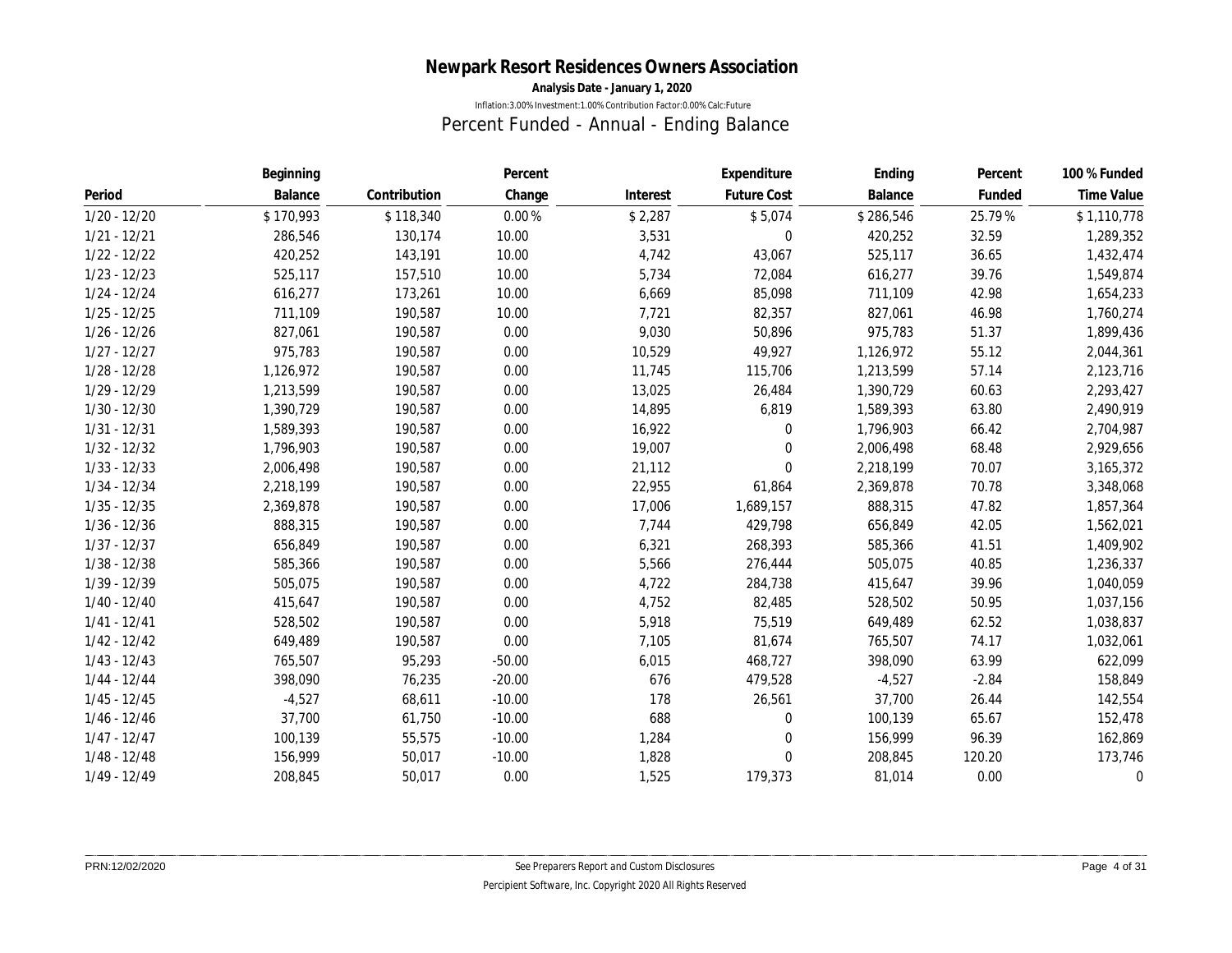**Analysis Date - January 1, 2020**

Inflation:3.00% Investment:1.00% Contribution Factor:0.00% Calc:Future

## Expenditures-By Year

| Category                 |                                                    |                  | Service | Estimated |                     |             |
|--------------------------|----------------------------------------------------|------------------|---------|-----------|---------------------|-------------|
| Date                     | Component                                          | Location         | Date    | Life      | <b>Current Cost</b> | Expenditure |
| Year: 2020               |                                                    |                  |         |           |                     |             |
| Decks                    |                                                    |                  |         |           |                     |             |
|                          |                                                    | <b>Buildings</b> |         | 5:00      | \$5,000.00          | \$5,074.45  |
|                          | 07/01/2020 Balcony/Deck Membrane                   |                  |         |           | 5,000.00            | 5,074.45    |
|                          |                                                    |                  |         |           |                     |             |
| Year: 2022               |                                                    |                  |         |           |                     |             |
| Painting                 |                                                    |                  |         |           |                     |             |
|                          | 07/01/2022 Siding Painting-Metal-Wood-Cement B     | <b>Buildings</b> |         | 15:00     | \$20,000.00         | \$21,533.92 |
|                          | 07/01/2022 Siding Painting-Metal-Wood-Cement B     |                  |         | 15:00     | 20,000.00           | 21,533.92   |
|                          |                                                    |                  |         |           | 40,000.00           | 43,067.84   |
| Year: 2023               |                                                    |                  |         |           |                     |             |
| <b>Exterior Surfaces</b> |                                                    |                  |         |           |                     |             |
|                          | 07/01/2023 Fascia-Soffits-Flashing-Trim- Vents-Roo | <b>Buildings</b> |         | 7:00      | \$5,000.00          | \$5,544.98  |
|                          | 07/01/2023 Fascia-Soffits-Flashing-Trim- Vents-Roo |                  |         | 7:00      | 5,000.00            | 5,544.98    |
|                          | 07/01/2023 Fascia-Soffits-Flashing-Trim- Vents-Roo |                  |         | 7:00      | 5,000.00            | 5,544.98    |
|                          | 07/01/2023 Fascia-Soffits-Flashing-Trim- Vents-Roo |                  |         | 7:00      | 5,000.00            | 5,544.98    |
|                          | 07/01/2023 Fascia-Soffits-Flashing-Trim- Vents-Roo |                  |         | 7:00      | 5,000.00            | 5,544.98    |
|                          |                                                    |                  |         |           | 25,000.00           | 27,724.90   |
| Painting                 |                                                    |                  |         |           |                     |             |
|                          | 07/01/2023 Siding Painting-Metal-Wood-Cement B     |                  |         | 15:00     | \$20,000.00         | \$22,179.94 |
|                          | 07/01/2023 Siding Painting-Metal-Wood-Cement B     |                  |         | 15:00     | 20,000.00           | 22,179.94   |
|                          |                                                    |                  |         |           | 40,000.00           | 44,359.88   |
| Year: 2024               |                                                    |                  |         |           |                     |             |
| <b>Exterior Surfaces</b> |                                                    |                  |         |           |                     |             |
|                          | 07/01/2024 Fascia-Soffits-Flashing-Trim- Vents-Roo |                  |         | 7:00      | \$5,000.00          | \$5,711.33  |
|                          | 07/01/2024 Fascia-Soffits-Flashing-Trim- Vents-Roo |                  |         | 7:00      | 5,000.00            | 5,711.33    |
|                          | 07/01/2024 Fascia-Soffits-Flashing-Trim- Vents-Roo |                  |         | 7:00      | 5,000.00            | 5,711.33    |
|                          | 07/01/2024 Fascia-Soffits-Flashing-Trim- Vents-Roo |                  |         | 7:00      | 5,000.00            | 5,711.33    |
|                          | 07/01/2024 Fascia-Soffits-Flashing-Trim- Vents-Roo |                  |         | 7:00      | 5,000.00            | 5,711.33    |
|                          |                                                    |                  |         |           | 25,000.00           | 28,556.65   |
| Painting                 |                                                    |                  |         |           |                     |             |
|                          | 07/01/2024 Siding Painting-Metal-Wood-Cement B     |                  |         | 15:00     | \$20,000.00         | \$22,845.33 |
|                          | 07/01/2024 Siding Painting-Metal-Wood-Cement B     |                  |         | 15:00     | 20,000.00           | 22,845.33   |
|                          | 07/01/2024 Unit Front Doors Paint/Stain            | <b>Buildings</b> |         | 10:00     | 9,500.00            | 10,851.53   |
|                          |                                                    |                  |         |           | 49,500.00           | 56,542.19   |
| Year: 2025               |                                                    |                  |         |           |                     |             |
| Decks                    |                                                    |                  |         |           |                     |             |
|                          | 07/01/2025 Balcony/Deck Membrane                   |                  |         | 5:06      | \$5,000.00          | \$5,882.67  |
|                          |                                                    |                  |         |           | 5,000.00            | 5,882.67    |
| <b>Exterior Surfaces</b> |                                                    |                  |         |           |                     |             |
|                          | 07/01/2025 Fascia-Soffits-Flashing-Trim- Vents-Roo |                  |         | 7:00      | \$5,000.00          | \$5,882.67  |
|                          | 07/01/2025 Fascia-Soffits-Flashing-Trim- Vents-Roo |                  |         | 7:00      | 5,000.00            | 5,882.67    |
|                          |                                                    |                  |         |           |                     |             |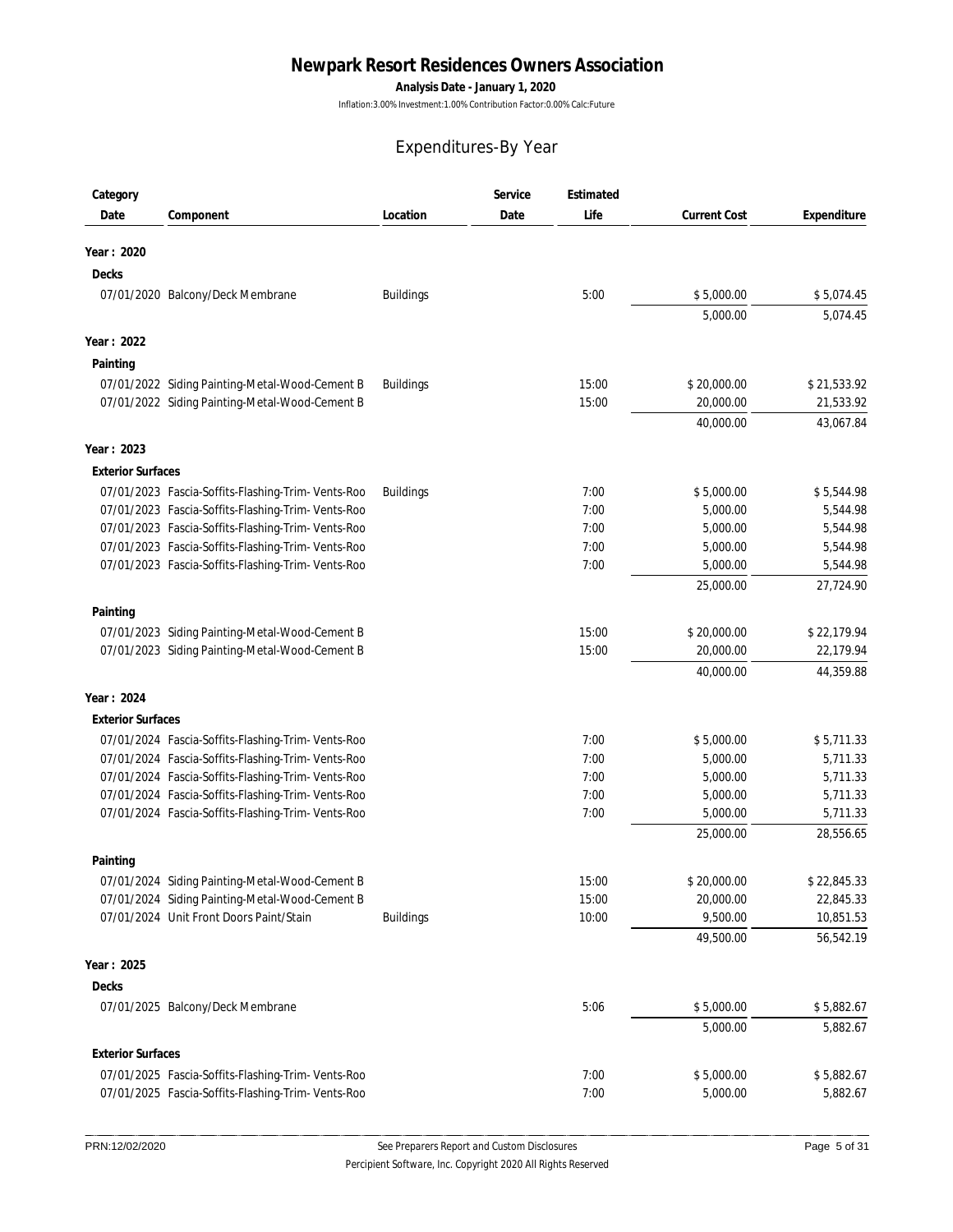**Analysis Date - January 1, 2020**

Inflation:3.00% Investment:1.00% Contribution Factor:0.00% Calc:Future

| Category             |                                                    |                  | Service | Estimated |                     |             |
|----------------------|----------------------------------------------------|------------------|---------|-----------|---------------------|-------------|
| Date                 | Component                                          | Location         | Date    | Life      | <b>Current Cost</b> | Expenditure |
|                      | 07/01/2025 Fascia-Soffits-Flashing-Trim- Vents-Roo |                  |         | 7:00      | \$5,000.00          | \$5,882.67  |
|                      | 07/01/2025 Fascia-Soffits-Flashing-Trim- Vents-Roo |                  |         | 7:00      | 5,000.00            | 5,882.67    |
|                      | 07/01/2025 Fascia-Soffits-Flashing-Trim- Vents-Roo |                  |         | 7:00      | 5,000.00            | 5,882.67    |
|                      |                                                    |                  |         |           | 25,000.00           | 29,413.35   |
| Painting             |                                                    |                  |         |           |                     |             |
|                      | 07/01/2025 Siding Painting-Metal-Wood-Cement B     |                  |         | 15:00     | \$20,000.00         | \$23,530.69 |
|                      | 07/01/2025 Siding Painting-Metal-Wood-Cement B     |                  |         | 15:00     | 20,000.00           | 23,530.69   |
|                      |                                                    |                  |         |           | 40,000.00           | 47,061.38   |
| Year: 2026           |                                                    |                  |         |           |                     |             |
| Painting             |                                                    |                  |         |           |                     |             |
|                      | 07/01/2026 Siding Painting-Metal-Wood-Cement B     |                  |         | 15:00     | \$20,000.00         | \$24,236.61 |
|                      | 07/01/2026 Siding Painting-Metal-Wood-Cement B     |                  |         | 15:00     | 20,000.00           | 24,236.61   |
|                      |                                                    |                  |         |           | 40,000.00           | 48,473.22   |
| Roof                 |                                                    |                  |         |           |                     |             |
| 07/01/2026 Heat Tape |                                                    | <b>Buildings</b> |         | 8:00      | \$2,000.00          | \$2,423.66  |
|                      |                                                    |                  |         |           | 2,000.00            | 2,423.66    |
| Year: 2027           |                                                    |                  |         |           |                     |             |
| Painting             |                                                    |                  |         |           |                     |             |
|                      | 07/01/2027 Siding Painting-Metal-Wood-Cement B     |                  |         | 15:00     | \$20,000.00         | \$24,963.71 |
|                      | 07/01/2027 Siding Painting-Metal-Wood-Cement B     |                  |         | 15:00     | 20,000.00           | 24,963.71   |
|                      |                                                    |                  |         |           | 40,000.00           | 49,927.42   |
| Year: 2028           |                                                    |                  |         |           |                     |             |
| Painting             |                                                    |                  |         |           |                     |             |
|                      | 07/01/2028 Posts-Beams- Fascia-Soffits- Pergola- P | <b>Buildings</b> |         | 8:06      | \$50,000.00         | \$64,281.56 |
|                      | 07/01/2028 Siding Painting-Metal-Wood-Cement B     |                  |         | 15:00     | 20,000.00           | 25,712.62   |
|                      | 07/01/2028 Siding Painting-Metal-Wood-Cement B     |                  |         | 15:00     | 20,000.00           | 25,712.62   |
|                      |                                                    |                  |         |           | 90,000.00           | 115,706.80  |
| Year: 2029           |                                                    |                  |         |           |                     |             |
| Painting             |                                                    |                  |         |           |                     |             |
|                      | 07/01/2029 Siding Painting-Metal-Wood-Cement B     |                  |         | 15:00     | \$20,000.00         | \$26,484.00 |
|                      |                                                    |                  |         |           | 20,000.00           | 26,484.00   |
| Year: 2030           |                                                    |                  |         |           |                     |             |
| Decks                |                                                    |                  |         |           |                     |             |
|                      | 07/01/2030 Balcony/Deck Membrane                   |                  |         | 10:06     | \$5,000.00          | \$6,819.63  |
|                      |                                                    |                  |         |           | 5,000.00            | 6,819.63    |
| Year: 2034           |                                                    |                  |         |           |                     |             |
| Painting             |                                                    |                  |         |           |                     |             |
|                      | 07/01/2034 Unit Front Doors Paint/Stain            |                  |         | 14:06     | \$9,500.00          | \$14,583.55 |
|                      |                                                    |                  |         |           | 9,500.00            | 14,583.55   |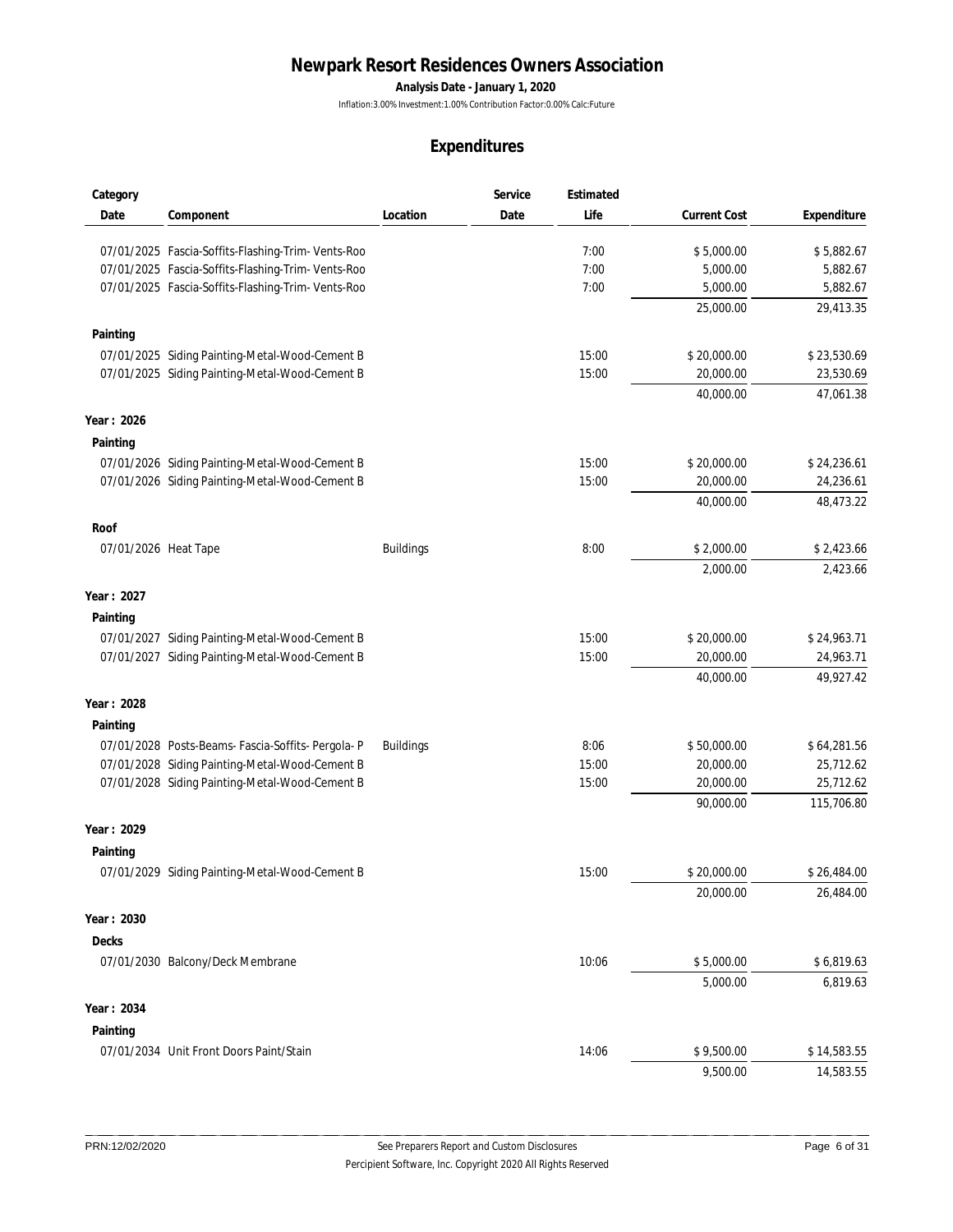**Analysis Date - January 1, 2020**

Inflation:3.00% Investment:1.00% Contribution Factor:0.00% Calc:Future

| Category                 |                                                    |                  | Service | Estimated |                     |              |
|--------------------------|----------------------------------------------------|------------------|---------|-----------|---------------------|--------------|
| Date                     | Component                                          | Location         | Date    | Life      | <b>Current Cost</b> | Expenditure  |
|                          |                                                    |                  |         |           |                     |              |
| Roof                     |                                                    |                  |         |           |                     |              |
| 07/01/2034 Heat Tape     |                                                    |                  |         | 14:06     | \$2,000.00          | \$3,070.22   |
|                          | 07/01/2034 Roof-Membrane                           | <b>Buildings</b> |         | 20:00     | 9,600.00            | 14,737.06    |
|                          | 07/01/2034 Roof-Membrane                           |                  |         | 20:00     | 9,600.00            | 14,737.06    |
|                          | 07/01/2034 Roof-Membrane                           |                  |         | 20:00     | 9,600.00            | 14,737.06    |
|                          |                                                    |                  |         |           | 30,800.00           | 47,281.40    |
| Year: 2035               |                                                    |                  |         |           |                     |              |
| Decks                    |                                                    |                  |         |           |                     |              |
|                          | 07/01/2035 Balcony/Deck Membrane                   |                  |         | 15:06     | \$5,000.00          | \$7,905.82   |
|                          |                                                    |                  |         |           | 5,000.00            | 7,905.82     |
| <b>Exterior Surfaces</b> |                                                    |                  |         |           |                     |              |
|                          | 07/01/2035 Cement Board Siding                     | <b>Buildings</b> |         | 30:00     | \$20,000.00         | \$31,623.28  |
|                          | 07/01/2035 Cement Board Siding                     |                  |         | 30:00     | 20,000.00           | 31,623.28    |
|                          | 07/01/2035 Cement Board Siding                     |                  |         | 30:00     | 20,000.00           | 31,623.28    |
|                          | 07/01/2035 Corrugated Metal Siding                 | <b>Buildings</b> |         | 30:00     | 20,000.00           | 31,623.28    |
|                          | 07/01/2035 Corrugated Metal Siding                 |                  |         | 30:00     | 20,000.00           | 31,623.28    |
|                          | 07/01/2035 Corrugated Metal Siding                 |                  |         | 30:00     | 20,000.00           | 31,623.28    |
|                          |                                                    |                  |         |           | 120,000.00          | 189,739.68   |
|                          |                                                    |                  |         |           |                     |              |
| <b>Fire Safety</b>       |                                                    |                  |         |           |                     |              |
|                          | 07/01/2035 Peak Fire Protection-AES Intellinet Pan | Fire Riser Roo   |         | 30:00     | \$37,500.00         | \$59,293.66  |
|                          |                                                    |                  |         |           | 37,500.00           | 59,293.66    |
| Lighting                 |                                                    |                  |         |           |                     |              |
|                          | 07/01/2035 Lantern Lights                          | <b>Buildings</b> |         | 30:00     | \$57,000.00         | \$90,126.36  |
|                          |                                                    |                  |         |           | 57,000.00           | 90,126.36    |
| Roof                     |                                                    |                  |         |           |                     |              |
|                          | 07/01/2035 Roof-Membrane                           |                  |         | 20:00     | \$9,600.00          | \$15,179.18  |
|                          | 07/01/2035 Roof-Membrane                           |                  |         | 20:00     | 9,600.00            | 15,179.18    |
|                          | 07/01/2035 Roof-Membrane                           |                  |         | 20:00     | 9,600.00            | 15,179.18    |
|                          | 07/01/2035 Roof-Metal-Asphalt-Shingle              | <b>Buildings</b> |         | 30:00     | 780,000.00          | 1,233,308.11 |
|                          |                                                    |                  |         |           | 808,800.00          | 1,278,845.65 |
| Structural               |                                                    |                  |         |           |                     |              |
|                          | 07/01/2035 Architectural Decorative Beams          | <b>Buildings</b> |         | 15:06     | \$20,000.00         | \$31,623.28  |
|                          | 07/01/2035 Balcony Structural Support              | <b>Buildings</b> |         | 15:06     | 20,000.00           | 31,623.28    |
|                          |                                                    |                  |         |           | 40,000.00           | 63,246.56    |
| Year: 2036               |                                                    |                  |         |           |                     |              |
| <b>Exterior Surfaces</b> |                                                    |                  |         |           |                     |              |
|                          | 01/01/2036 Corrugated Metal Siding                 |                  |         | 30:00     | \$20,000.00         | \$32,094.13  |
|                          | 07/01/2036 Cement Board Siding                     |                  |         | 30:00     | 20,000.00           | 32,571.98    |
|                          | 07/01/2036 Cement Board Siding                     |                  |         | 30:00     | 20,000.00           | 32,571.98    |
|                          | 07/01/2036 Cement Board Siding                     |                  |         | 30:00     | 20,000.00           | 32,571.98    |
|                          | 07/01/2036 Corrugated Metal Siding                 |                  |         | 30:00     | 20,000.00           | 32,571.98    |
|                          | 07/01/2036 Corrugated Metal Siding                 |                  |         | 30:00     |                     |              |
|                          |                                                    |                  |         |           | 20,000.00           | 32,571.98    |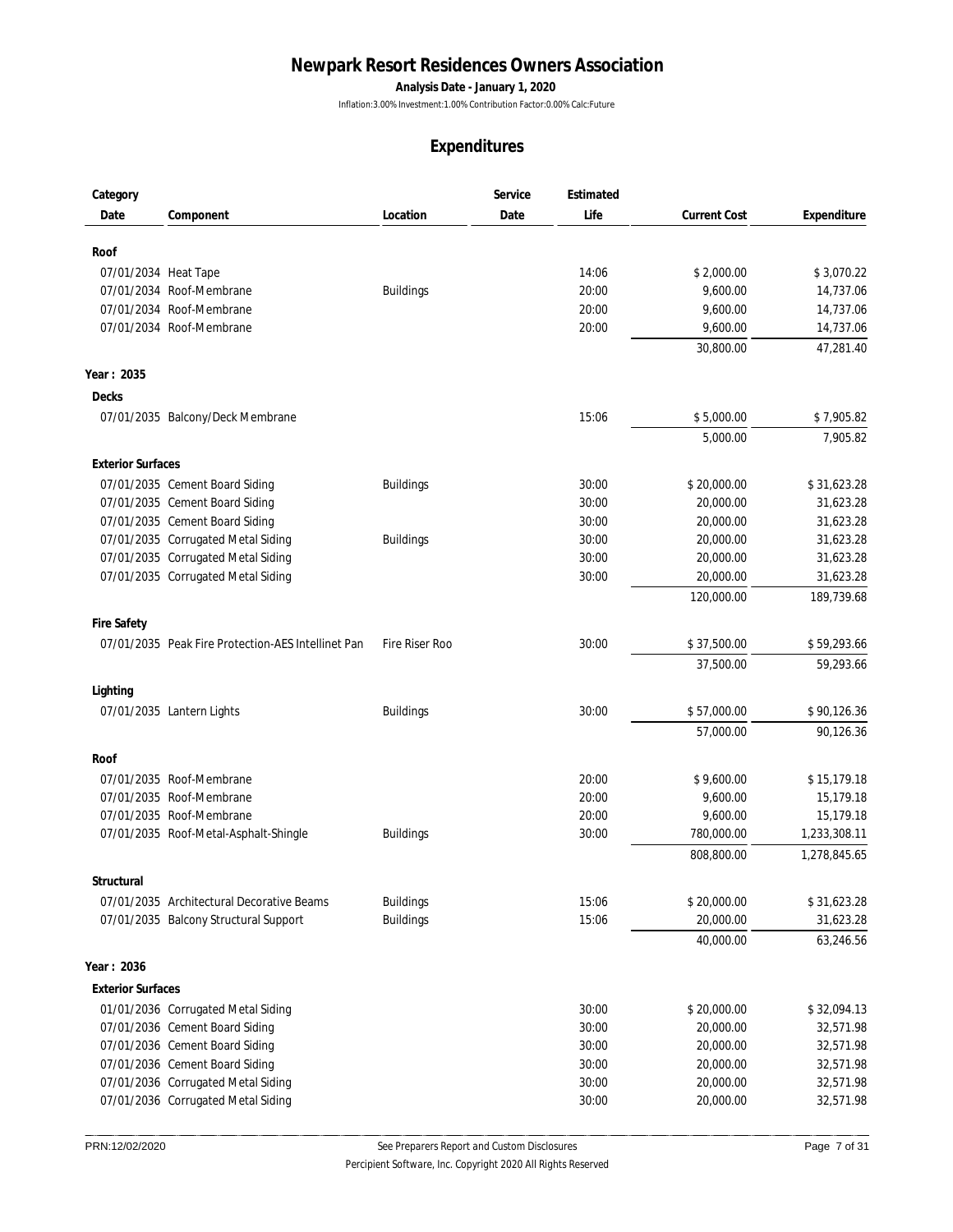**Analysis Date - January 1, 2020**

Inflation:3.00% Investment:1.00% Contribution Factor:0.00% Calc:Future

| Category                 |                                                    |                  | Service | Estimated |                     |              |
|--------------------------|----------------------------------------------------|------------------|---------|-----------|---------------------|--------------|
| Date                     | Component                                          | Location         | Date    | Life      | <b>Current Cost</b> | Expenditure  |
|                          |                                                    |                  |         |           |                     |              |
|                          |                                                    |                  |         |           | 120,000.00          | 194,954.03   |
| Fences-Walls-Gates       |                                                    |                  |         |           |                     |              |
|                          | 07/01/2036 Balcony Metal-Wood-Fencing/Screen       | <b>Buildings</b> |         | 20:00     | \$75,000.00         | \$122,144.94 |
|                          |                                                    |                  |         |           | 75,000.00           | 122,144.94   |
| Painting                 |                                                    |                  |         |           |                     |              |
|                          | 07/01/2036 Posts-Beams- Fascia-Soffits- Pergola- P |                  |         | 16:06     | \$50,000.00         | \$81,429.96  |
|                          |                                                    |                  |         |           | 50,000.00           | 81,429.96    |
| Roof                     |                                                    |                  |         |           |                     |              |
|                          | 07/01/2036 Roof-Membrane                           |                  |         | 20:00     | \$9,600.00          | \$15,634.55  |
|                          | 07/01/2036 Roof-Membrane                           |                  |         | 20:00     | 9,600.00            | 15,634.55    |
|                          |                                                    |                  |         |           | 19,200.00           | 31,269.10    |
| Year: 2037               |                                                    |                  |         |           |                     |              |
| <b>Exterior Surfaces</b> |                                                    |                  |         |           |                     |              |
|                          | 07/01/2037 Cement Board Siding                     |                  |         | 30:00     | \$20,000.00         | \$33,549.14  |
|                          | 07/01/2037 Cement Board Siding                     |                  |         | 30:00     | 20,000.00           | 33,549.14    |
|                          | 07/01/2037 Cement Board Siding                     |                  |         | 30:00     | 20,000.00           | 33,549.14    |
|                          | 07/01/2037 Corrugated Metal Siding                 |                  |         | 30:00     | 20,000.00           | 33,549.14    |
|                          | 07/01/2037 Corrugated Metal Siding                 |                  |         | 30:00     | 20,000.00           | 33,549.14    |
|                          | 07/01/2037 Corrugated Metal Siding                 |                  |         | 30:00     | 20,000.00           | 33,549.14    |
|                          |                                                    |                  |         |           | 120,000.00          | 201,294.84   |
| Painting                 |                                                    |                  |         |           |                     |              |
|                          | 07/01/2037 Siding Painting-Metal-Wood-Cement B     |                  |         | 17:06     | \$20,000.00         | \$33,549.14  |
|                          | 07/01/2037 Siding Painting-Metal-Wood-Cement B     |                  |         | 17:06     | 20,000.00           | 33,549.14    |
|                          |                                                    |                  |         |           | 40,000.00           | 67,098.28    |
| Year: 2038               |                                                    |                  |         |           |                     |              |
| <b>Exterior Surfaces</b> |                                                    |                  |         |           |                     |              |
|                          | 07/01/2038 Cement Board Siding                     |                  |         | 30:00     | \$20,000.00         | \$34,555.62  |
|                          | 07/01/2038 Cement Board Siding                     |                  |         | 30:00     | 20,000.00           | 34,555.62    |
|                          | 07/01/2038 Cement Board Siding                     |                  |         | 30:00     | 20,000.00           | 34,555.62    |
|                          | 07/01/2038 Corrugated Metal Siding                 |                  |         | 30:00     | 20,000.00           | 34,555.62    |
|                          | 07/01/2038 Corrugated Metal Siding                 |                  |         | 30:00     | 20,000.00           | 34,555.62    |
|                          | 07/01/2038 Corrugated Metal Siding                 |                  |         | 30:00     | 20,000.00           | 34,555.62    |
|                          |                                                    |                  |         |           | 120,000.00          | 207,333.72   |
| Painting                 |                                                    |                  |         |           |                     |              |
|                          | 07/01/2038 Siding Painting-Metal-Wood-Cement B     |                  |         | 18:06     | \$20,000.00         | \$34,555.62  |
|                          | 07/01/2038 Siding Painting-Metal-Wood-Cement B     |                  |         | 18:06     | 20,000.00           | 34,555.62    |
|                          |                                                    |                  |         |           | 40,000.00           | 69,111.24    |
| Year: 2039               |                                                    |                  |         |           |                     |              |
| <b>Exterior Surfaces</b> |                                                    |                  |         |           |                     |              |
|                          | 07/01/2039 Cement Board Siding                     |                  |         | 30:00     | \$20,000.00         | \$35,592.29  |
|                          | 07/01/2039 Cement Board Siding                     |                  |         | 30:00     | 20,000.00           | 35,592.29    |
|                          |                                                    |                  |         |           |                     |              |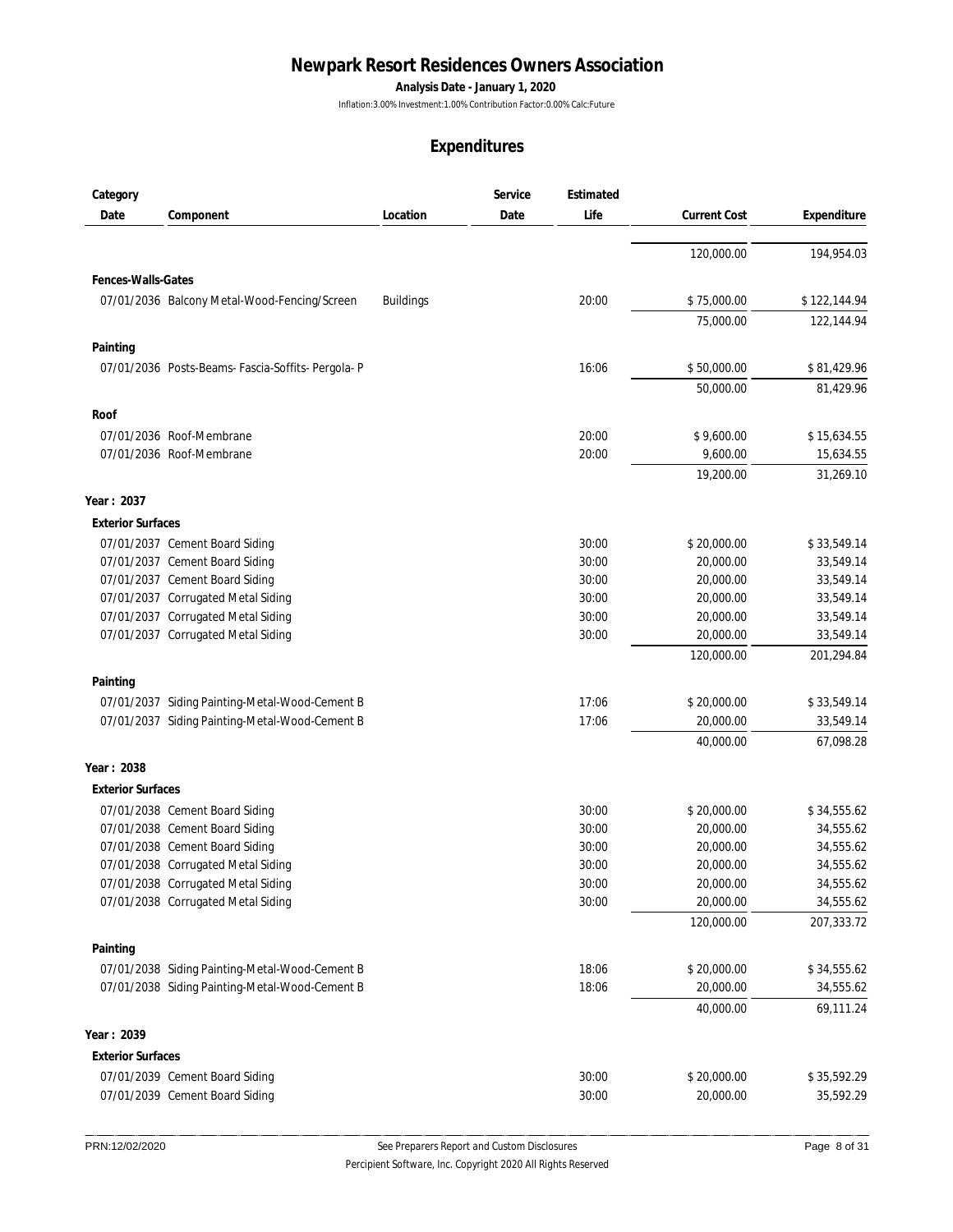**Analysis Date - January 1, 2020**

Inflation:3.00% Investment:1.00% Contribution Factor:0.00% Calc:Future

| Category             |                                                |                  | Service | Estimated |                     |              |
|----------------------|------------------------------------------------|------------------|---------|-----------|---------------------|--------------|
| Date                 | Component                                      | Location         | Date    | Life      | <b>Current Cost</b> | Expenditure  |
|                      |                                                |                  |         |           |                     |              |
|                      | 07/01/2039 Cement Board Siding                 |                  |         | 30:00     | \$20,000.00         | \$35,592.29  |
|                      | 07/01/2039 Corrugated Metal Siding             |                  |         | 30:00     | 20,000.00           | 35,592.29    |
|                      | 07/01/2039 Corrugated Metal Siding             |                  |         | 30:00     | 20,000.00           | 35,592.29    |
|                      | 07/01/2039 Corrugated Metal Siding             |                  |         | 30:00     | 20,000.00           | 35,592.29    |
|                      |                                                |                  |         |           | 120,000.00          | 213,553.74   |
| Painting             |                                                |                  |         |           |                     |              |
|                      | 07/01/2039 Siding Painting-Metal-Wood-Cement B |                  |         | 19:06     | \$20,000.00         | \$35,592.29  |
|                      | 07/01/2039 Siding Painting-Metal-Wood-Cement B |                  |         | 19:06     | 20,000.00           | 35,592.29    |
|                      |                                                |                  |         |           | 40,000.00           | 71,184.58    |
| Year: 2040           |                                                |                  |         |           |                     |              |
| Decks                |                                                |                  |         |           |                     |              |
|                      | 07/01/2040 Balcony/Deck Membrane               |                  |         | 20:06     | \$5,000.00          | \$9,165.01   |
|                      |                                                |                  |         |           | 5,000.00            | 9,165.01     |
|                      |                                                |                  |         |           |                     |              |
| Painting             |                                                |                  |         |           |                     |              |
|                      | 07/01/2040 Siding Painting-Metal-Wood-Cement B |                  |         | 20:06     | \$20,000.00         | \$36,660.05  |
|                      | 07/01/2040 Siding Painting-Metal-Wood-Cement B |                  |         | 20:06     | 20,000.00           | 36,660.05    |
|                      |                                                |                  |         |           | 40,000.00           | 73,320.10    |
| Year: 2041           |                                                |                  |         |           |                     |              |
| Painting             |                                                |                  |         |           |                     |              |
|                      | 07/01/2041 Siding Painting-Metal-Wood-Cement B |                  |         | 21:06     | \$20,000.00         | \$37,759.86  |
|                      | 07/01/2041 Siding Painting-Metal-Wood-Cement B |                  |         | 21:06     | 20,000.00           | 37,759.86    |
|                      |                                                |                  |         |           | 40,000.00           | 75,519.72    |
|                      |                                                |                  |         |           |                     |              |
| Year: 2042           |                                                |                  |         |           |                     |              |
| Painting             |                                                |                  |         |           |                     |              |
|                      | 07/01/2042 Siding Painting-Metal-Wood-Cement B |                  |         | 22:06     | \$20,000.00         | \$38,892.65  |
|                      | 07/01/2042 Siding Painting-Metal-Wood-Cement B |                  |         | 22:06     | 20,000.00           | 38,892.65    |
|                      |                                                |                  |         |           | 40,000.00           | 77,785.30    |
| Roof                 |                                                |                  |         |           |                     |              |
| 07/01/2042 Heat Tape |                                                |                  |         | 22:06     | \$2,000.00          | \$3,889.27   |
|                      |                                                |                  |         |           | 2,000.00            |              |
|                      |                                                |                  |         |           |                     | 3,889.27     |
| Year: 2043           |                                                |                  |         |           |                     |              |
| Painting             |                                                |                  |         |           |                     |              |
|                      | 07/01/2043 Siding Painting-Metal-Wood-Cement B |                  |         | 23:06     | \$20,000.00         | \$40,059.43  |
|                      | 07/01/2043 Siding Painting-Metal-Wood-Cement B |                  |         | 23:06     | 20,000.00           | 40,059.43    |
|                      |                                                |                  |         |           | 40,000.00           | 80,118.86    |
| Roof                 |                                                |                  |         |           |                     |              |
|                      | 07/01/2043 Downspouts-Gutters-Drains-Heat Tape | <b>Buildings</b> |         | 25:00     | \$194,016.00        | \$388,608.53 |
|                      |                                                |                  |         |           | 194,016.00          | 388,608.53   |
|                      |                                                |                  |         |           |                     |              |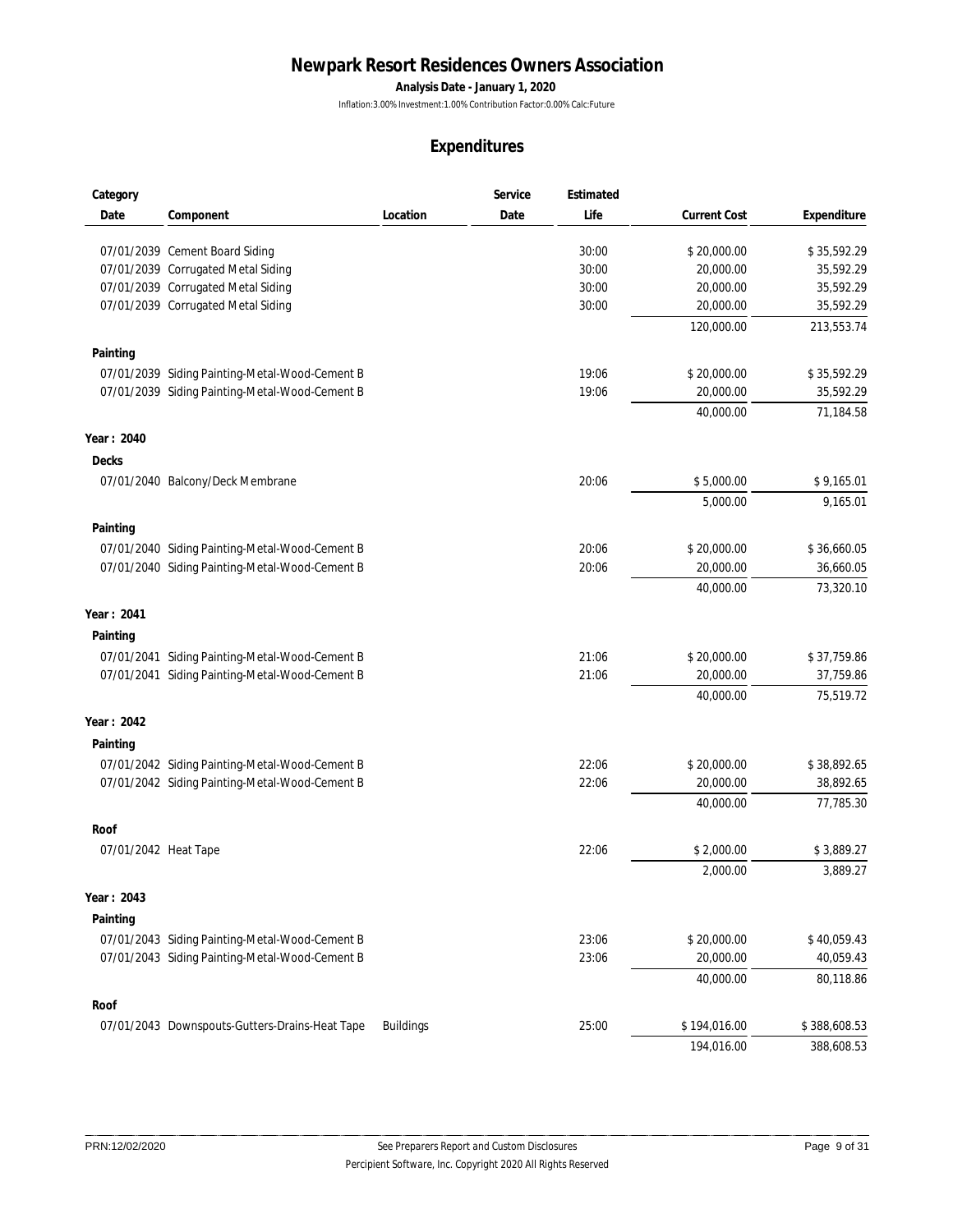**Analysis Date - January 1, 2020**

Inflation:3.00% Investment:1.00% Contribution Factor:0.00% Calc:Future

| Category           |                                                    |                  | Service | Estimated |                     |              |
|--------------------|----------------------------------------------------|------------------|---------|-----------|---------------------|--------------|
| Date               | Component                                          | Location         | Date    | Life      | <b>Current Cost</b> | Expenditure  |
| Year: 2044         |                                                    |                  |         |           |                     |              |
| Painting           |                                                    |                  |         |           |                     |              |
|                    | 07/01/2044 Posts-Beams- Fascia-Soffits- Pergola- P |                  |         | 24:06     | \$50,000.00         | \$103,153.03 |
|                    | 07/01/2044 Siding Painting-Metal-Wood-Cement B     |                  |         | 24:06     | 20,000.00           | 41,261.21    |
|                    | 07/01/2044 Unit Front Doors Paint/Stain            |                  |         | 24:06     | 9,500.00            | 19,599.08    |
|                    |                                                    |                  |         |           | 79,500.00           | 164,013.32   |
| Roof               |                                                    |                  |         |           |                     |              |
|                    | 01/01/2044 Downspouts-Gutters-Drains-Heat Tape     |                  |         | 25:00     | \$155,212.80        | \$315,515.67 |
|                    |                                                    |                  |         |           | 155,212.80          | 315,515.67   |
| Year: 2045         |                                                    |                  |         |           |                     |              |
| Decks              |                                                    |                  |         |           |                     |              |
|                    | 07/01/2045 Balcony/Deck Membrane                   |                  |         | 25:06     | \$5,000.00          | \$10,624.76  |
|                    |                                                    |                  |         |           | 5,000.00            | 10,624.76    |
| Doors              |                                                    |                  |         |           |                     |              |
|                    | 07/01/2045 Utility Doors                           | <b>Buildings</b> |         | 40:00     | \$7,500.00          | \$15,937.14  |
|                    |                                                    |                  |         |           | 7,500.00            | 15,937.14    |
| Year: 2049         |                                                    |                  |         |           |                     |              |
| Fences-Walls-Gates |                                                    |                  |         |           |                     |              |
|                    | 07/01/2049 Balcony Metal-Wood-Fencing/Screen       |                  |         | 29:06     | \$75,000.00         | \$179,373.96 |
|                    |                                                    |                  |         |           | 75,000.00           | 179,373.96   |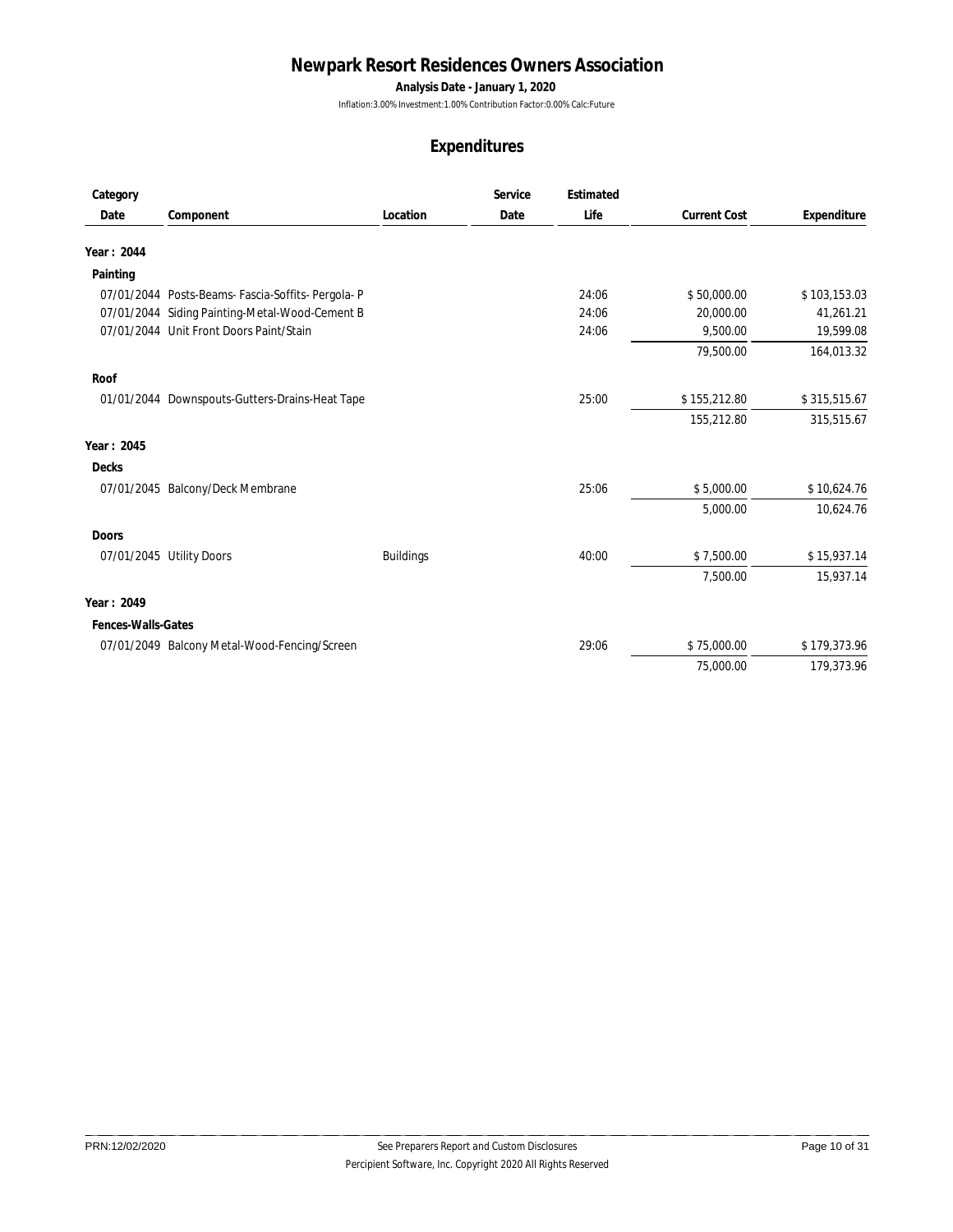**Analysis Date - January 1, 2020**

Inflation:3.00% Investment:1.00% Contribution Factor:0.00% Calc:Future

Component List - Full Detail

#### **Balcony/Deck Membrane**

| Item Number<br>Type<br>Category<br><b>Measurement Basis</b><br><b>Estimated Useful Life</b><br><b>Basis Cost</b><br>Tracking<br>Method |       |           |         | Common Area<br>\$5,000.00<br>Logistical<br>One Time | ◠<br>Decks<br>Allow<br>5 Years | Æ.<br>__ |          | $- - - 1$<br>E<br>E |          |  |
|----------------------------------------------------------------------------------------------------------------------------------------|-------|-----------|---------|-----------------------------------------------------|--------------------------------|----------|----------|---------------------|----------|--|
|                                                                                                                                        |       |           | Service | Replace                                             | Rem                            | Adj      |          | Current             | Future   |  |
| Code                                                                                                                                   | Desc. | Condition | Date    | Date                                                | Life                           | Life     | Quantity | Cost                | Cost     |  |
| 920-001-0002                                                                                                                           |       | Average   |         | 07/01/2020                                          | 0:06                           | 5:00     |          | 5,000.00            | 5,074.45 |  |

|              |       |           | <b>SEI AICE</b> | REPIQUE    | KEIII | Huj   |          | uurent    | rutul e   |
|--------------|-------|-----------|-----------------|------------|-------|-------|----------|-----------|-----------|
| Code         | Desc. | Condition | Date            | Date       | Life  | Life  | Quantity | Cost      | Cost      |
| 920-001-0002 |       | Average   |                 | 07/01/2020 | 0:06  | 5:00  |          | 5,000.00  | 5.074.45  |
| 920-002-0002 |       |           |                 | 07/01/2025 | 5:06  | 5:06  |          | 5,000.00  | 5,882.67  |
| 920-003-0002 |       |           |                 | 07/01/2030 | 10:06 | 10:06 |          | 5,000.00  | 6,819.63  |
| 920-004-0002 |       |           |                 | 07/01/2035 | 15:06 | 15:06 |          | 5,000.00  | 7,905.82  |
| 920-005-0002 |       |           |                 | 07/01/2040 | 20:06 | 20:06 |          | 5,000.00  | 9,165.01  |
| 920-006-0002 |       |           |                 | 07/01/2045 | 25:06 | 25:06 |          | 5,000.00  | 10,624.76 |
|              |       |           |                 |            |       |       |          | 30,000.00 | 45,472.34 |
| Comments     |       |           |                 |            |       |       |          |           |           |

Allowance to Repair or Replace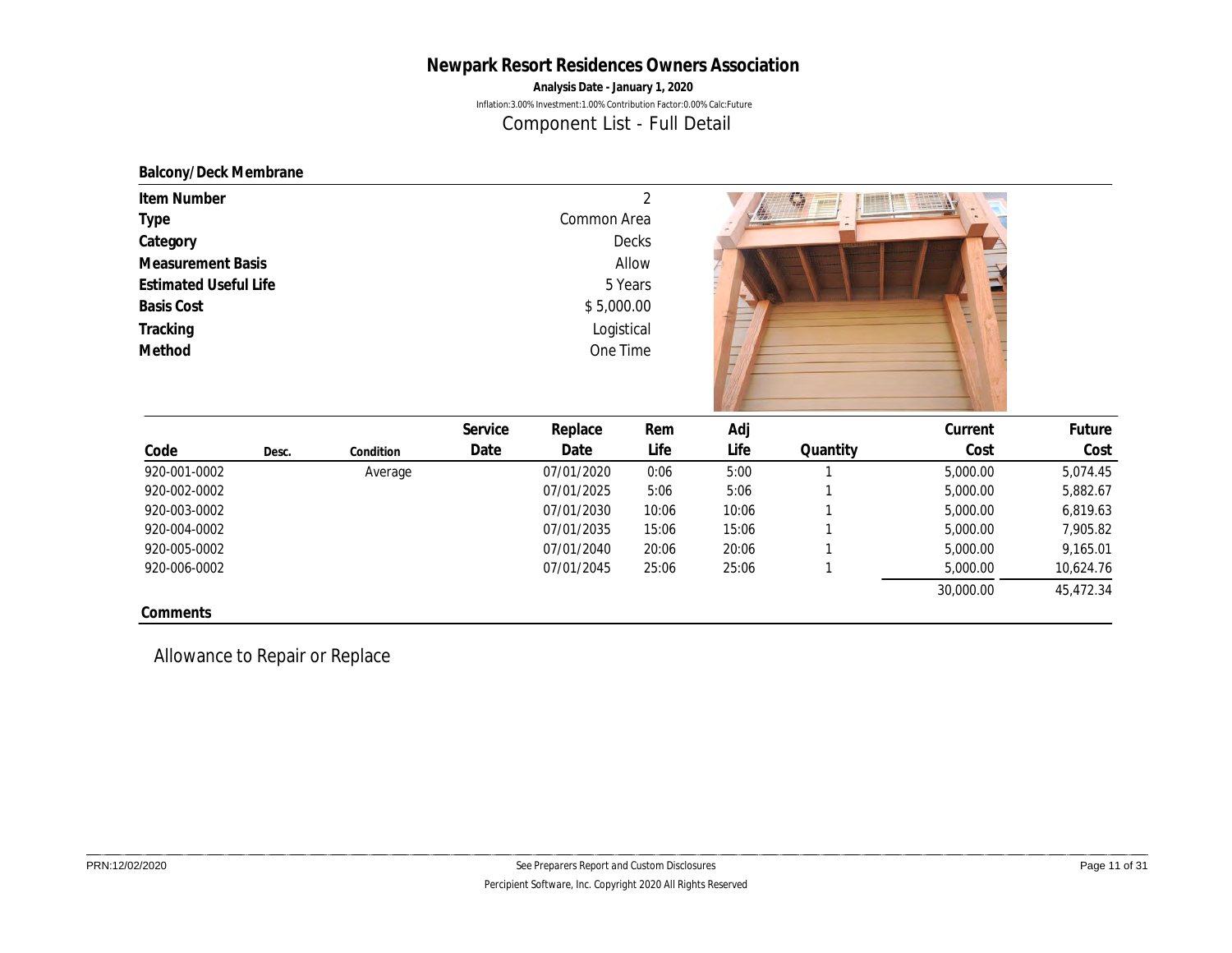**Analysis Date - January 1, 2020**

Inflation:3.00% Investment:1.00% Contribution Factor:0.00% Calc:Future

**Component List - Full Detail**

| Utility Doors                    |       |           |         |             |          |       |                   |          |           |
|----------------------------------|-------|-----------|---------|-------------|----------|-------|-------------------|----------|-----------|
| Item Number                      |       |           |         |             | 3        |       |                   |          |           |
| Type                             |       |           |         | Common Area |          |       |                   |          |           |
| Category<br>Doors                |       |           |         |             |          |       |                   |          |           |
| Each<br><b>Measurement Basis</b> |       |           |         |             |          |       | -FIRE RISER ROOM- |          |           |
| <b>Estimated Useful Life</b>     |       |           |         |             | 40 Years |       | FACP              |          |           |
| <b>Basis Cost</b>                |       |           |         |             | \$500.00 |       |                   |          |           |
| Tracking                         |       |           |         | Logistical  |          |       |                   |          |           |
| Method                           |       |           |         | One Time    |          |       |                   |          |           |
|                                  |       |           | Service | Replace     | Rem      | Adj   |                   | Current  | Future    |
| Code                             | Desc. | Condition | Date    | Date        | Life     | Life  | Quantity          | Cost     | Cost      |
| 910-000-0003                     |       | Average   |         | 07/01/2045  | 25:06    | 40:00 | 15                | 7,500.00 | 15,937.14 |
|                                  |       |           |         |             |          |       |                   |          |           |
|                                  |       |           |         |             |          |       |                   | 7,500.00 | 15,937.14 |

Replace as Necessary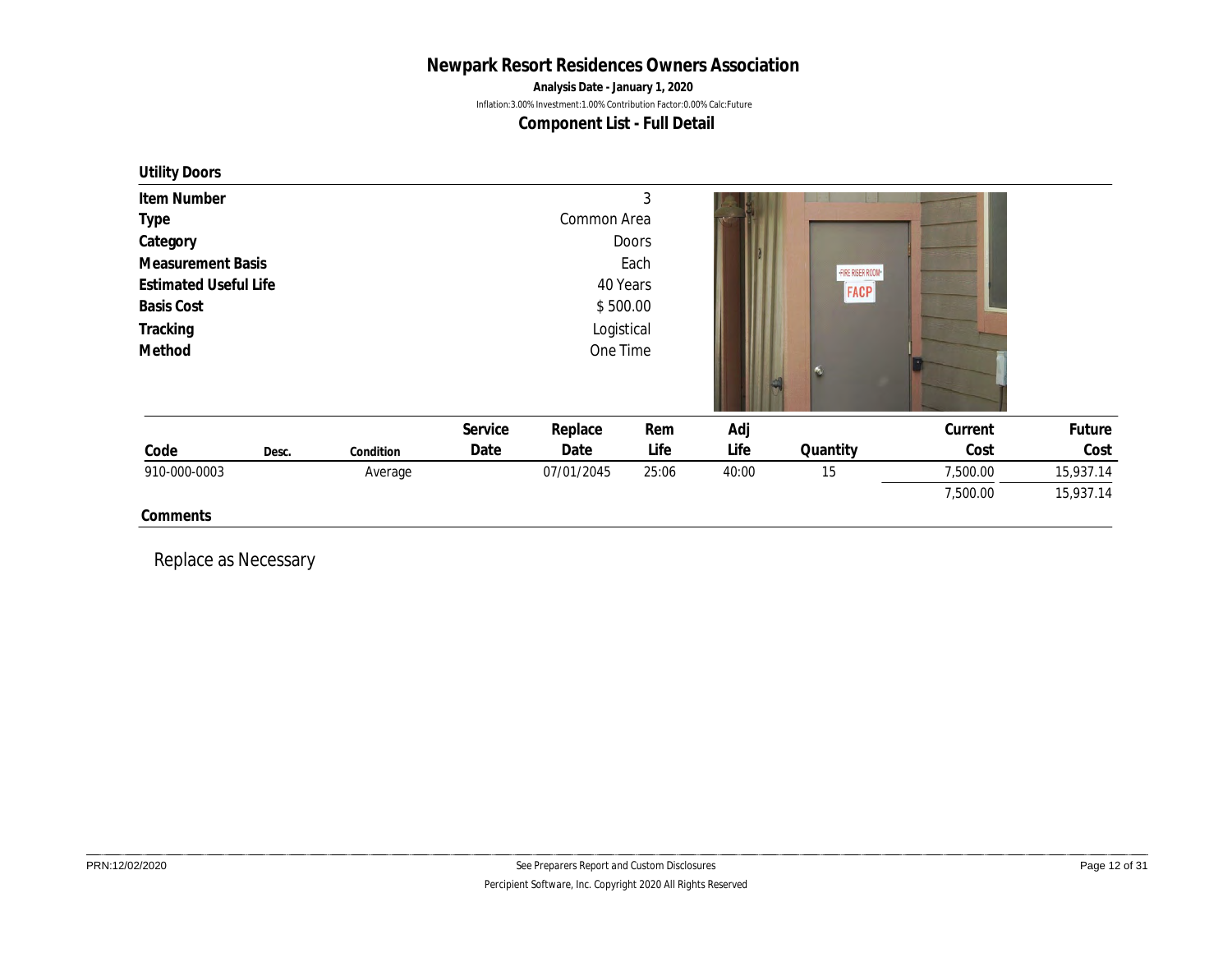**Analysis Date - January 1, 2020**

Inflation:3.00% Investment:1.00% Contribution Factor:0.00% Calc:Future

**Component List - Full Detail**

#### **Cement Board Siding**

| Item Number                  |                          |  |
|------------------------------|--------------------------|--|
| Type                         | Common Area              |  |
| Category                     | <b>Exterior Surfaces</b> |  |
| <b>Measurement Basis</b>     | Job                      |  |
| <b>Estimated Useful Life</b> | 30 Years                 |  |
| <b>Basis Cost</b>            | \$20,000.00              |  |
| Tracking                     | Logistical               |  |
| Method                       | One Time                 |  |
|                              |                          |  |
|                              |                          |  |

|              |       |           | Service | Replace    | Rem   | Adj   |          | Current    | Future     |
|--------------|-------|-----------|---------|------------|-------|-------|----------|------------|------------|
| Code         | Desc. | Condition | Date    | Date       | Life  | Life  | Quantity | Cost       | Cost       |
| 920-001-0007 |       | Average   |         | 07/01/2035 | 15:06 | 30:00 |          | 20,000.00  | 31,623.28  |
| 920-002-0007 |       |           |         | 07/01/2035 | 15:06 | 30:00 |          | 20,000.00  | 31,623.28  |
| 920-003-0007 |       |           |         | 07/01/2035 | 15:06 | 30:00 |          | 20,000.00  | 31,623.28  |
| 920-004-0007 |       |           |         | 07/01/2036 | 16:06 | 30:00 |          | 20,000.00  | 32,571.98  |
| 920-005-0007 |       |           |         | 07/01/2036 | 16:06 | 30:00 |          | 20,000.00  | 32,571.98  |
| 920-006-0007 |       |           |         | 07/01/2036 | 16:06 | 30:00 |          | 20,000.00  | 32,571.98  |
| 920-007-0007 |       |           |         | 07/01/2037 | 17:06 | 30:00 |          | 20,000.00  | 33,549.14  |
| 920-008-0007 |       |           |         | 07/01/2037 | 17:06 | 30:00 |          | 20,000.00  | 33,549.14  |
| 920-009-0007 |       |           |         | 07/01/2037 | 17:06 | 30:00 |          | 20,000.00  | 33,549.14  |
| 920-010-0007 |       |           |         | 07/01/2038 | 18:06 | 30:00 |          | 20,000.00  | 34,555.62  |
| 920-011-0007 |       |           |         | 07/01/2038 | 18:06 | 30:00 |          | 20,000.00  | 34,555.62  |
| 920-012-0007 |       |           |         | 07/01/2038 | 18:06 | 30:00 |          | 20,000.00  | 34,555.62  |
| 920-013-0007 |       |           |         | 07/01/2039 | 19:06 | 30:00 |          | 20,000.00  | 35,592.29  |
| 920-014-0007 |       |           |         | 07/01/2039 | 19:06 | 30:00 |          | 20,000.00  | 35,592.29  |
| 920-015-0007 |       |           |         | 07/01/2039 | 19:06 | 30:00 |          | 20,000.00  | 35,592.29  |
|              |       |           |         |            |       |       |          | 300,000.00 | 503,676.93 |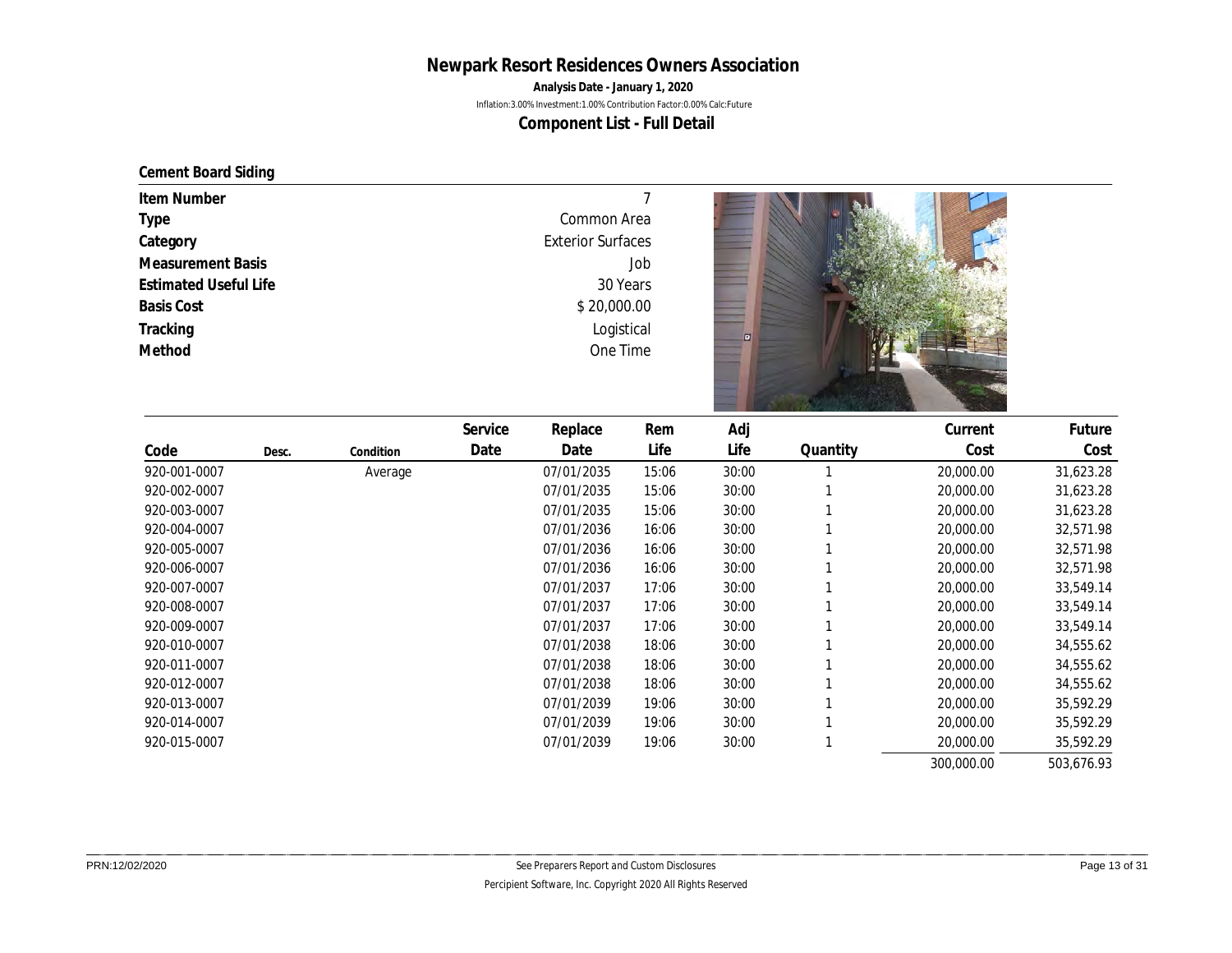**Analysis Date - January 1, 2020** Inflation:3.00% Investment:1.00% Contribution Factor:0.00% Calc:Future

**Comments**

Replace as Necessary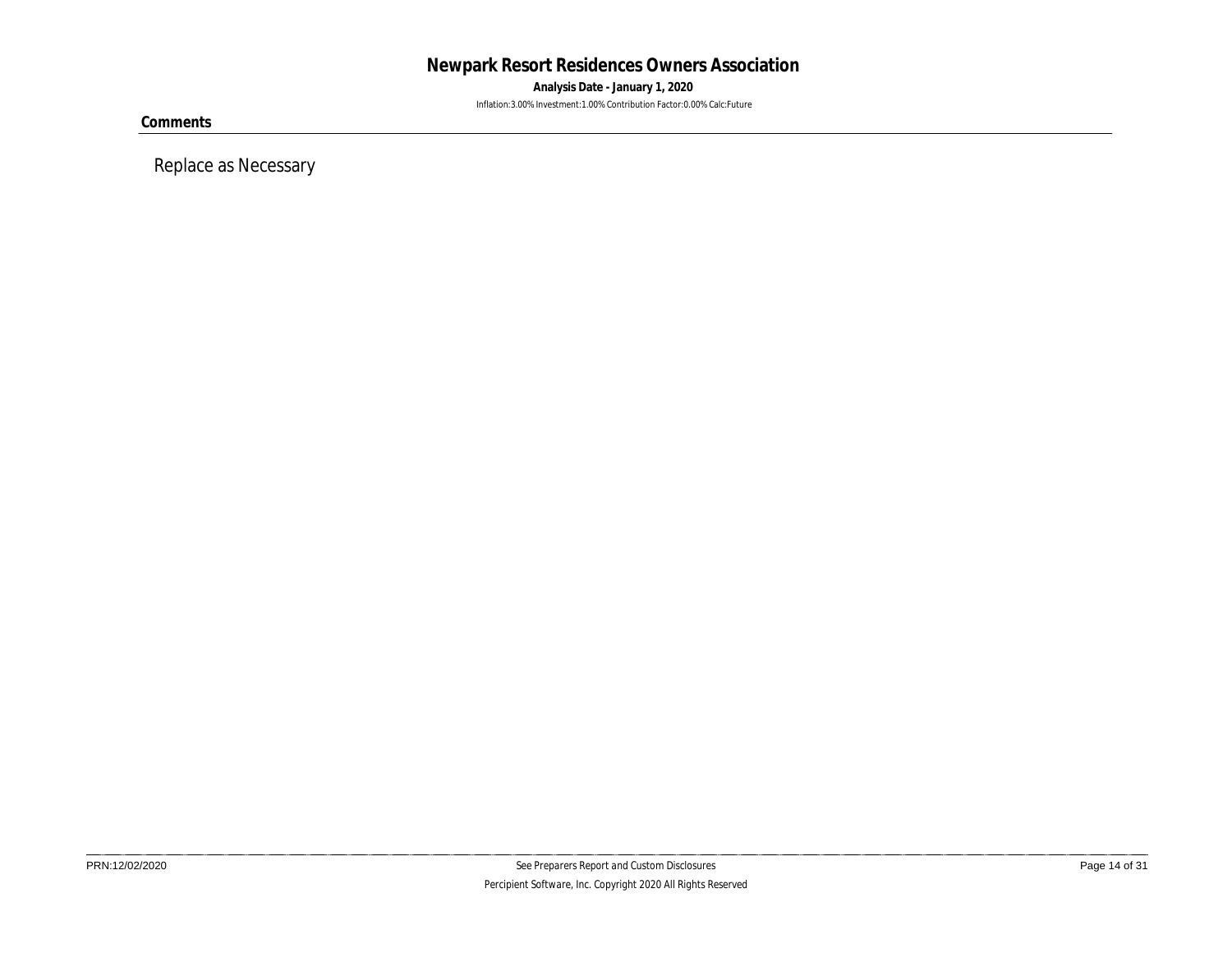**Analysis Date - January 1, 2020**

Inflation:3.00% Investment:1.00% Contribution Factor:0.00% Calc:Future

**Component List - Full Detail**

#### **Corrugated Metal Siding**

| Item Number                  | 5                        |  |
|------------------------------|--------------------------|--|
| Type                         | Common Area              |  |
| Category                     | <b>Exterior Surfaces</b> |  |
| <b>Measurement Basis</b>     | Job                      |  |
| <b>Estimated Useful Life</b> | 30 Years                 |  |
| <b>Basis Cost</b>            | \$20,000.00              |  |
| Tracking                     | Logistical               |  |
| Method                       | One Time                 |  |

|              |       |           | Service | Replace    | Rem   | Adj   |          | Current    | Future     |
|--------------|-------|-----------|---------|------------|-------|-------|----------|------------|------------|
| Code         | Desc. | Condition | Date    | Date       | Life  | Life  | Quantity | Cost       | Cost       |
| 920-001-0005 |       | Average   |         | 07/01/2035 | 15:06 | 30:00 |          | 20,000.00  | 31,623.28  |
| 920-002-0005 |       |           |         | 07/01/2035 | 15:06 | 30:00 |          | 20,000.00  | 31,623.28  |
| 920-003-0005 |       |           |         | 07/01/2035 | 15:06 | 30:00 |          | 20,000.00  | 31,623.28  |
| 920-004-0005 |       |           |         | 07/01/2036 | 16:06 | 30:00 |          | 20,000.00  | 32,571.98  |
| 920-005-0005 |       |           |         | 07/01/2036 | 16:06 | 30:00 |          | 20,000.00  | 32,571.98  |
| 920-006-0005 |       |           |         | 01/01/2036 | 16:00 | 30:00 |          | 20,000.00  | 32,094.13  |
| 920-007-0005 |       |           |         | 07/01/2037 | 17:06 | 30:00 |          | 20,000.00  | 33,549.14  |
| 920-008-0005 |       |           |         | 07/01/2037 | 17:06 | 30:00 |          | 20,000.00  | 33,549.14  |
| 920-009-0005 |       |           |         | 07/01/2037 | 17:06 | 30:00 |          | 20,000.00  | 33,549.14  |
| 920-010-0005 |       |           |         | 07/01/2038 | 18:06 | 30:00 |          | 20,000.00  | 34,555.62  |
| 920-011-0005 |       |           |         | 07/01/2038 | 18:06 | 30:00 |          | 20,000.00  | 34,555.62  |
| 920-012-0005 |       |           |         | 07/01/2038 | 18:06 | 30:00 |          | 20,000.00  | 34,555.62  |
| 920-013-0005 |       |           |         | 07/01/2039 | 19:06 | 30:00 |          | 20,000.00  | 35,592.29  |
| 920-014-0005 |       |           |         | 07/01/2039 | 19:06 | 30:00 |          | 20,000.00  | 35,592.29  |
| 920-015-0005 |       |           |         | 07/01/2039 | 19:06 | 30:00 |          | 20,000.00  | 35,592.29  |
|              |       |           |         |            |       |       |          | 300,000.00 | 503,199.08 |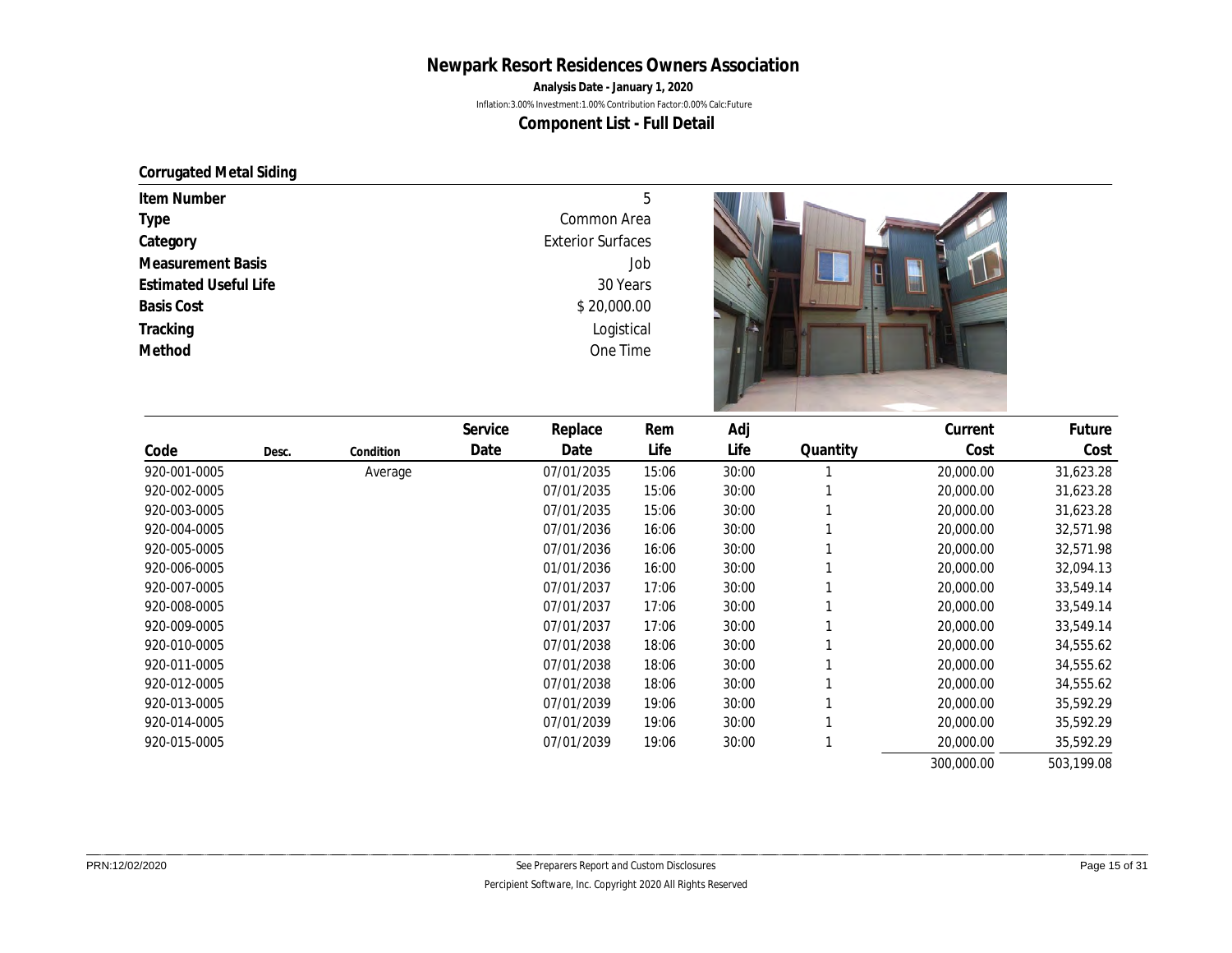**Analysis Date - January 1, 2020** Inflation:3.00% Investment:1.00% Contribution Factor:0.00% Calc:Future

**Comments**

Replace as Necessary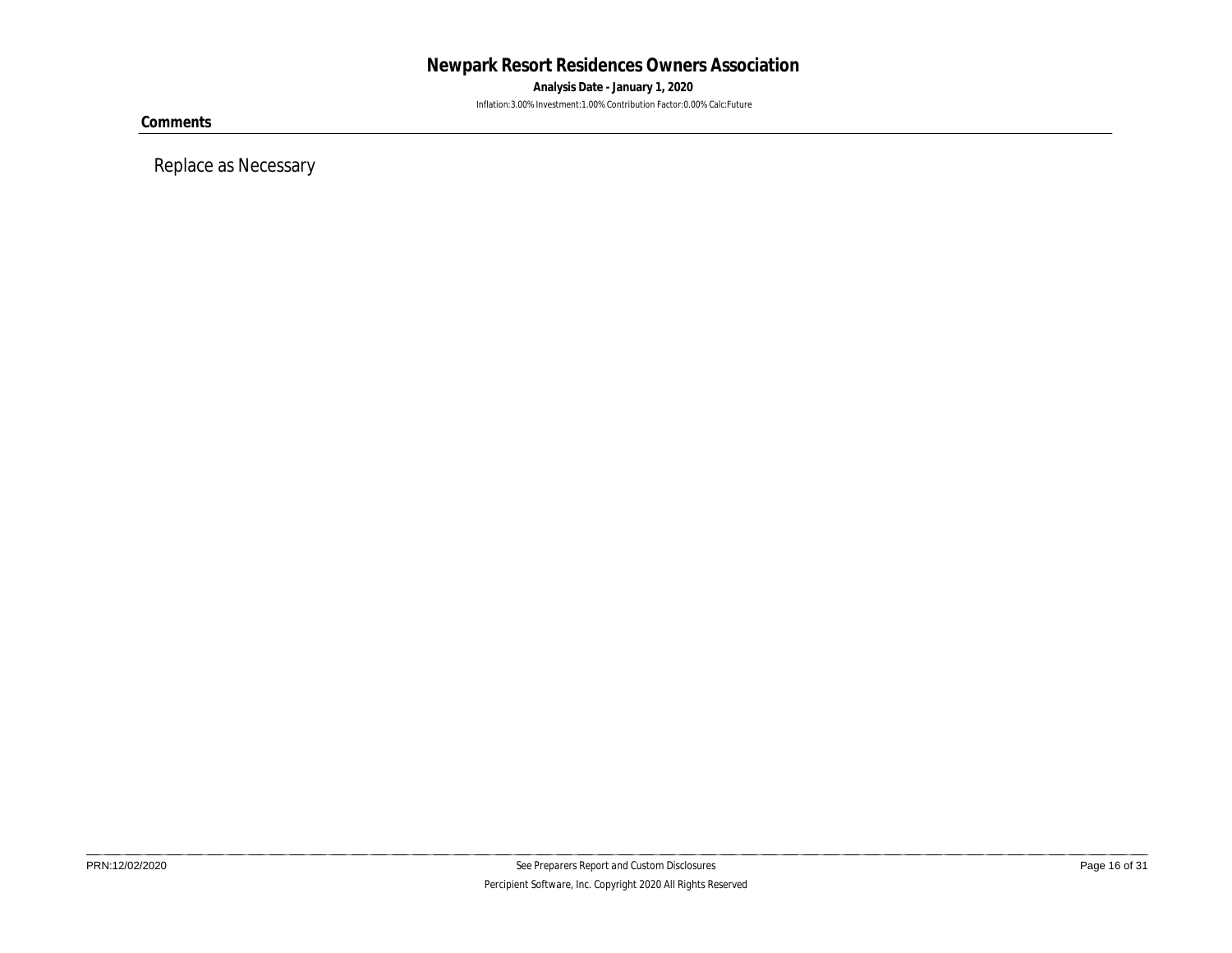**Analysis Date - January 1, 2020**

Inflation:3.00% Investment:1.00% Contribution Factor:0.00% Calc:Future

**Component List - Full Detail**

#### **Fascia-Soffits-Flashing-Trim- Vents-Roof**

| Item Number                  | 8                        |  |
|------------------------------|--------------------------|--|
| Type                         | Common Area              |  |
| Category                     | <b>Exterior Surfaces</b> |  |
| Measurement Basis            | Allow                    |  |
| <b>Estimated Useful Life</b> | 7 Years                  |  |
| <b>Basis Cost</b>            | \$5,000.00               |  |
| Tracking                     | Logistical               |  |
| Method                       | One Time                 |  |
|                              |                          |  |

|              |       |           | Service | Replace    | Rem  | Adj  |          | Current   | Future    |
|--------------|-------|-----------|---------|------------|------|------|----------|-----------|-----------|
| Code         | Desc. | Condition | Date    | Date       | Life | Life | Quantity | Cost      | Cost      |
| 920-001-0008 |       | Fair      |         | 07/01/2023 | 3:06 | 7:00 |          | 5,000.00  | 5,544.98  |
| 920-002-0008 |       |           |         | 07/01/2023 | 3:06 | 7:00 |          | 5,000.00  | 5,544.98  |
| 920-003-0008 |       |           |         | 07/01/2023 | 3:06 | 7:00 |          | 5,000.00  | 5,544.98  |
| 920-004-0008 |       |           |         | 07/01/2023 | 3:06 | 7:00 |          | 5,000.00  | 5,544.98  |
| 920-005-0008 |       |           |         | 07/01/2023 | 3:06 | 7:00 |          | 5,000.00  | 5,544.98  |
| 920-006-0008 |       |           |         | 07/01/2024 | 4:06 | 7:00 |          | 5,000.00  | 5,711.33  |
| 920-007-0008 |       |           |         | 07/01/2024 | 4:06 | 7:00 |          | 5,000.00  | 5,711.33  |
| 920-008-0008 |       |           |         | 07/01/2024 | 4:06 | 7:00 |          | 5,000.00  | 5,711.33  |
| 920-009-0008 |       |           |         | 07/01/2024 | 4:06 | 7:00 |          | 5,000.00  | 5,711.33  |
| 920-010-0008 |       |           |         | 07/01/2024 | 4:06 | 7:00 |          | 5,000.00  | 5,711.33  |
| 920-011-0008 |       |           |         | 07/01/2025 | 5:06 | 7:00 |          | 5,000.00  | 5,882.67  |
| 920-012-0008 |       |           |         | 07/01/2025 | 5:06 | 7:00 |          | 5,000.00  | 5,882.67  |
| 920-013-0008 |       |           |         | 07/01/2025 | 5:06 | 7:00 |          | 5,000.00  | 5,882.67  |
| 920-014-0008 |       |           |         | 07/01/2025 | 5:06 | 7:00 |          | 5,000.00  | 5,882.67  |
| 920-015-0008 |       |           |         | 07/01/2025 | 5:06 | 7:00 |          | 5,000.00  | 5,882.67  |
|              |       |           |         |            |      |      |          | 75,000.00 | 85,694.90 |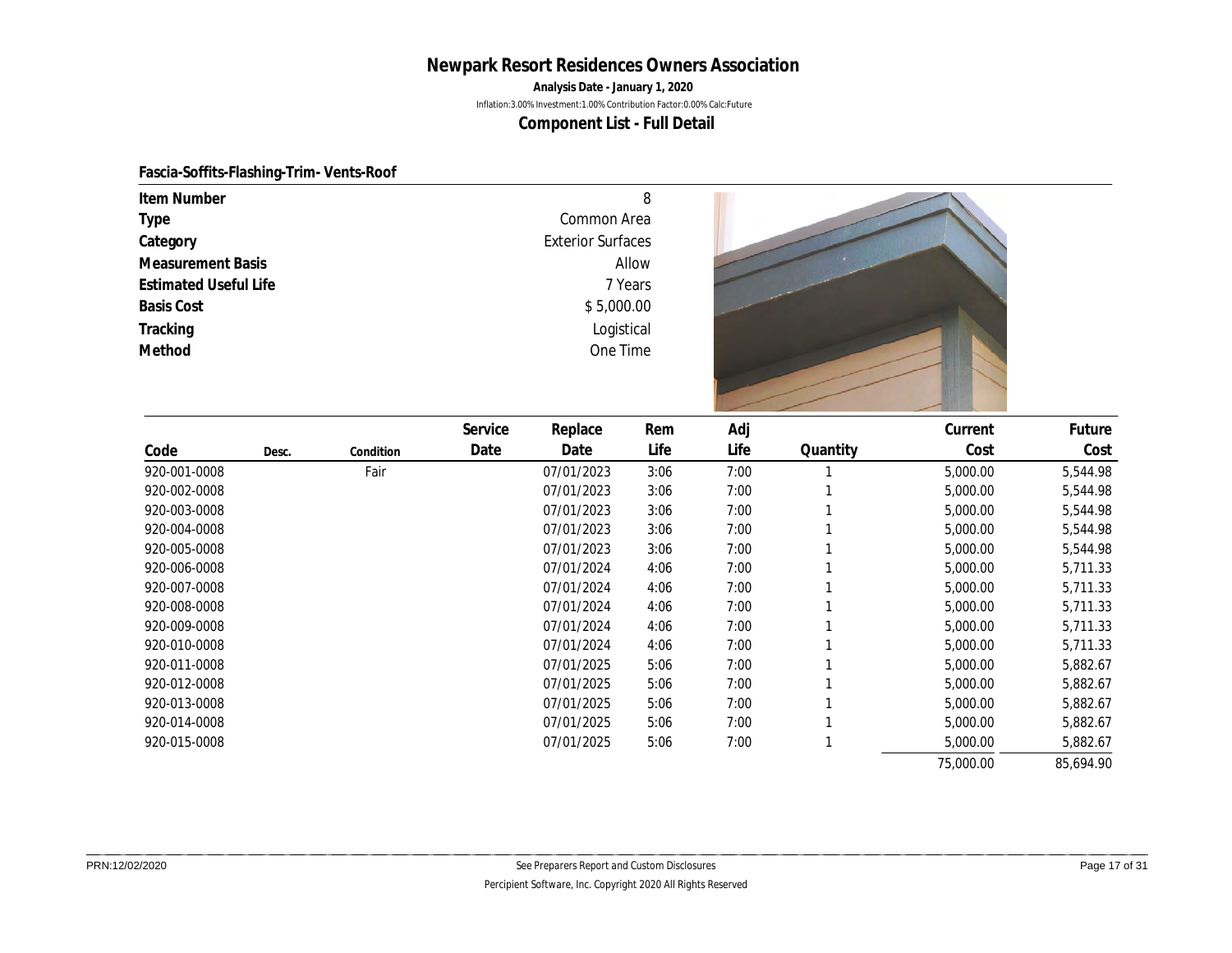**Analysis Date - January 1, 2020** Inflation:3.00% Investment:1.00% Contribution Factor:0.00% Calc:Future

**Comments**

Allowance to Repair or Replace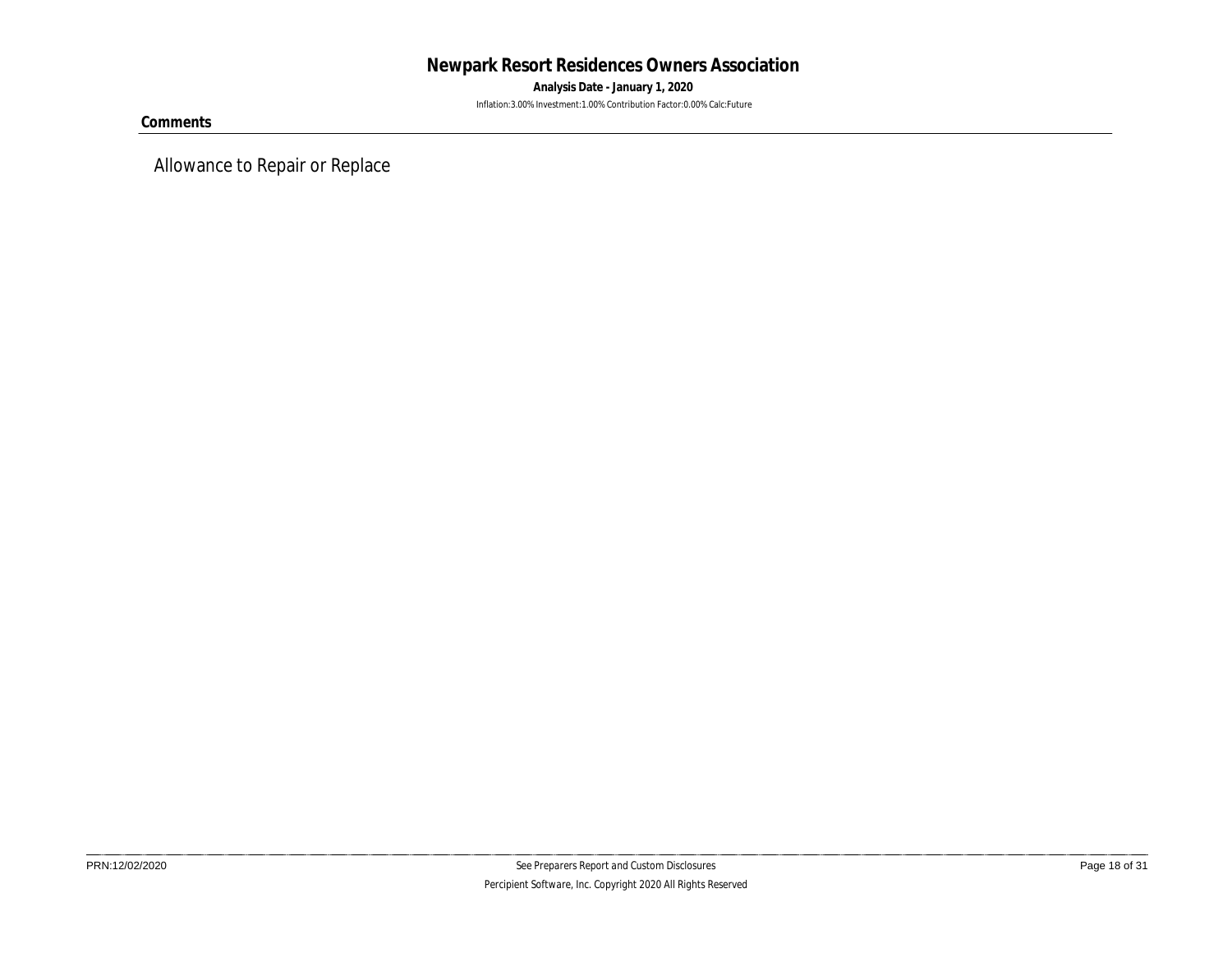**Analysis Date - January 1, 2020**

Inflation:3.00% Investment:1.00% Contribution Factor:0.00% Calc:Future

**Component List - Full Detail**

#### **Balcony Metal-Wood-Fencing/Screen**

| Item Number<br>Type<br>Category<br><b>Measurement Basis</b><br><b>Estimated Useful Life</b><br><b>Basis Cost</b><br>Tracking<br>Method |       |           |         | Common Area<br>Fences-Walls-Gates<br>20 Years<br>\$5,000.00<br>Logistical<br>One Time | 9<br>Allow |       |          | m a        |            |  |
|----------------------------------------------------------------------------------------------------------------------------------------|-------|-----------|---------|---------------------------------------------------------------------------------------|------------|-------|----------|------------|------------|--|
|                                                                                                                                        |       |           | Service | Replace                                                                               | Rem        | Adj   |          | Current    | Future     |  |
| Code                                                                                                                                   | Desc. | Condition | Date    | Date                                                                                  | Life       | Life  | Quantity | Cost       | Cost       |  |
| 920-001-0009                                                                                                                           |       | Good      |         | 07/01/2036                                                                            | 16:06      | 20:00 | 15       | 75,000.00  | 122,144.94 |  |
| 920-002-0009                                                                                                                           |       |           |         | 07/01/2049                                                                            | 29:06      | 29:06 | 15       | 75,000.00  | 179,373.96 |  |
|                                                                                                                                        |       |           |         |                                                                                       |            |       |          | 150,000.00 | 301,518.90 |  |
| Comments                                                                                                                               |       |           |         |                                                                                       |            |       |          |            |            |  |

Allowance to Repair or Replace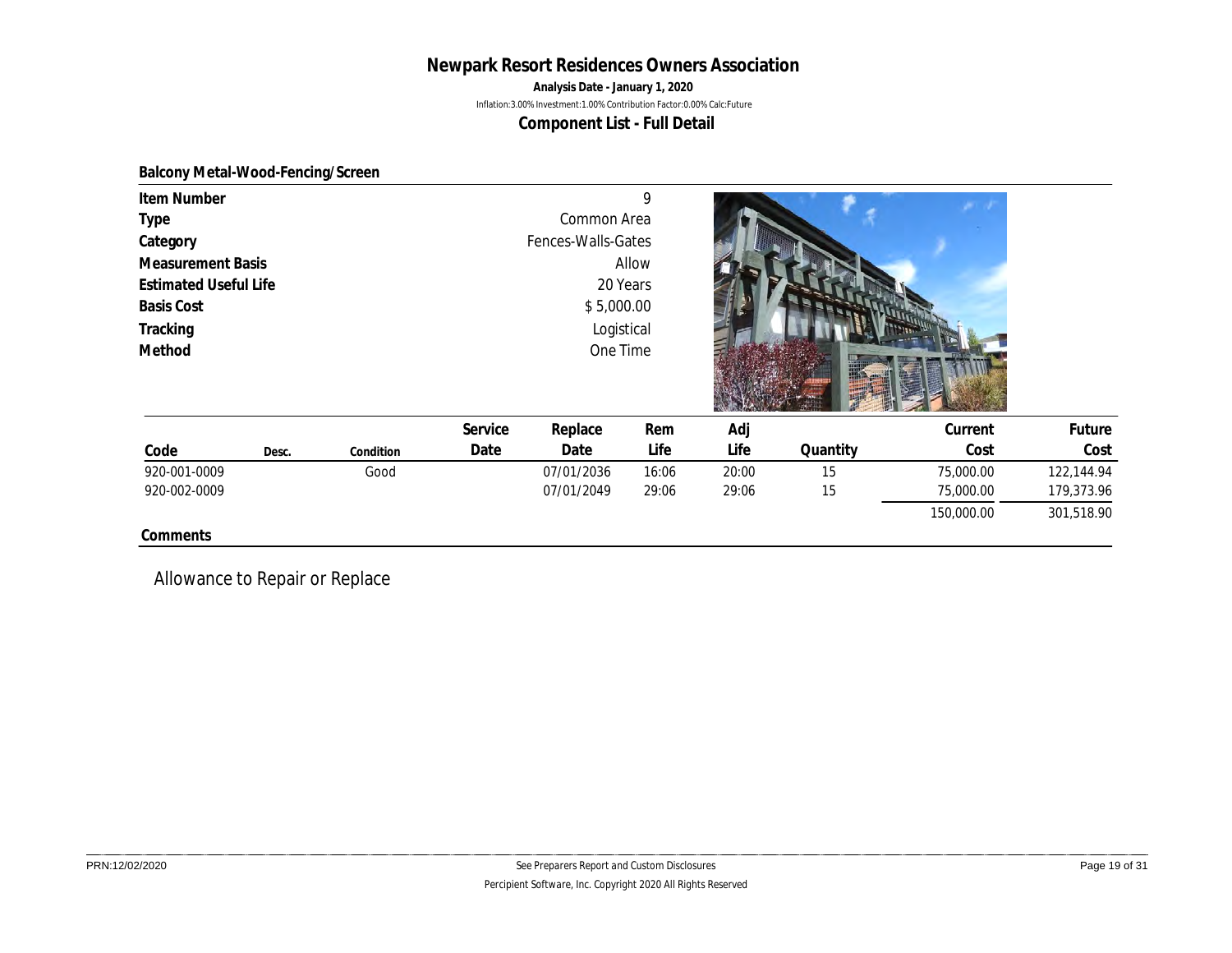**Analysis Date - January 1, 2020**

Inflation:3.00% Investment:1.00% Contribution Factor:0.00% Calc:Future

#### **Component List - Full Detail**

#### **Peak Fire Protection-AES Intellinet Panels**

| Item Number<br>Type<br>Category<br><b>Basis Cost</b><br>Tracking<br>Method | <b>Measurement Basis</b><br><b>Estimated Useful Life</b> |           |                 | Common Area<br>Fire Safety<br>30 Years<br>\$2,500.00<br>Logistical<br>One Time | 15<br>Each  |             | na <b>ka</b> na | GЯ              |                |  |
|----------------------------------------------------------------------------|----------------------------------------------------------|-----------|-----------------|--------------------------------------------------------------------------------|-------------|-------------|-----------------|-----------------|----------------|--|
| Code                                                                       | Desc.                                                    | Condition | Service<br>Date | Replace<br>Date                                                                | Rem<br>Life | Adj<br>Life | Quantity        | Current<br>Cost | Future<br>Cost |  |
| 910-000-0015                                                               |                                                          | Average   |                 | 07/01/2035                                                                     | 15:06       | 30:00       | 15              | 37,500.00       | 59,293.66      |  |
|                                                                            |                                                          |           |                 |                                                                                |             |             |                 | 37,500.00       | 59,293.66      |  |

Replace as Necessary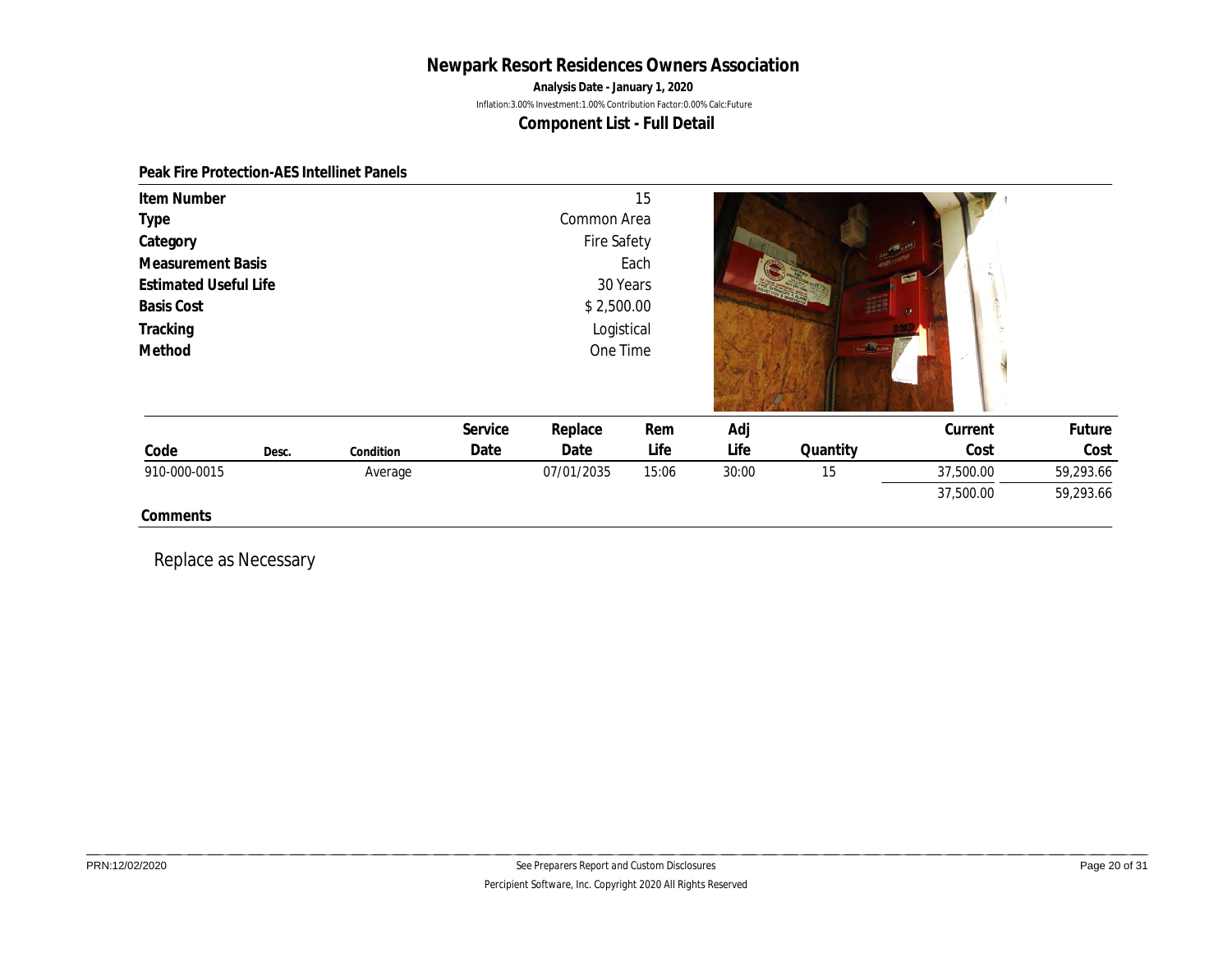#### **Newpark Resort Residences Owners Association Analysis Date - January 1, 2020** Inflation:3.00% Investment:1.00% Contribution Factor:0.00% Calc:Future

**Component List - Full Detail**

## **Lantern Lights**

| Item Number                  |       |           |         |             | 16       |       |          |           |           |  |
|------------------------------|-------|-----------|---------|-------------|----------|-------|----------|-----------|-----------|--|
| Type                         |       |           |         | Common Area |          |       |          |           |           |  |
| Category                     |       |           |         |             | Lighting |       |          |           |           |  |
| <b>Measurement Basis</b>     |       |           |         |             | Each     |       |          |           |           |  |
| <b>Estimated Useful Life</b> |       |           |         | 30 Years    |          |       |          |           |           |  |
| <b>Basis Cost</b>            |       |           |         | \$150.00    |          |       |          |           |           |  |
| Tracking                     |       |           |         | Logistical  |          |       |          |           |           |  |
| Method                       |       |           |         | One Time    |          |       |          |           |           |  |
|                              |       |           | Service | Replace     | Rem      | Adj   |          | Current   | Future    |  |
| Code                         | Desc. | Condition | Date    | Date        | Life     | Life  | Quantity | Cost      | Cost      |  |
| 910-000-0016                 |       | Fair      |         | 07/01/2035  | 15:06    | 30:00 | 380      | 57,000.00 | 90,126.36 |  |
|                              |       |           |         |             |          |       |          | 57,000.00 | 90,126.36 |  |
| Comments                     |       |           |         |             |          |       |          |           |           |  |

Replace as Necessary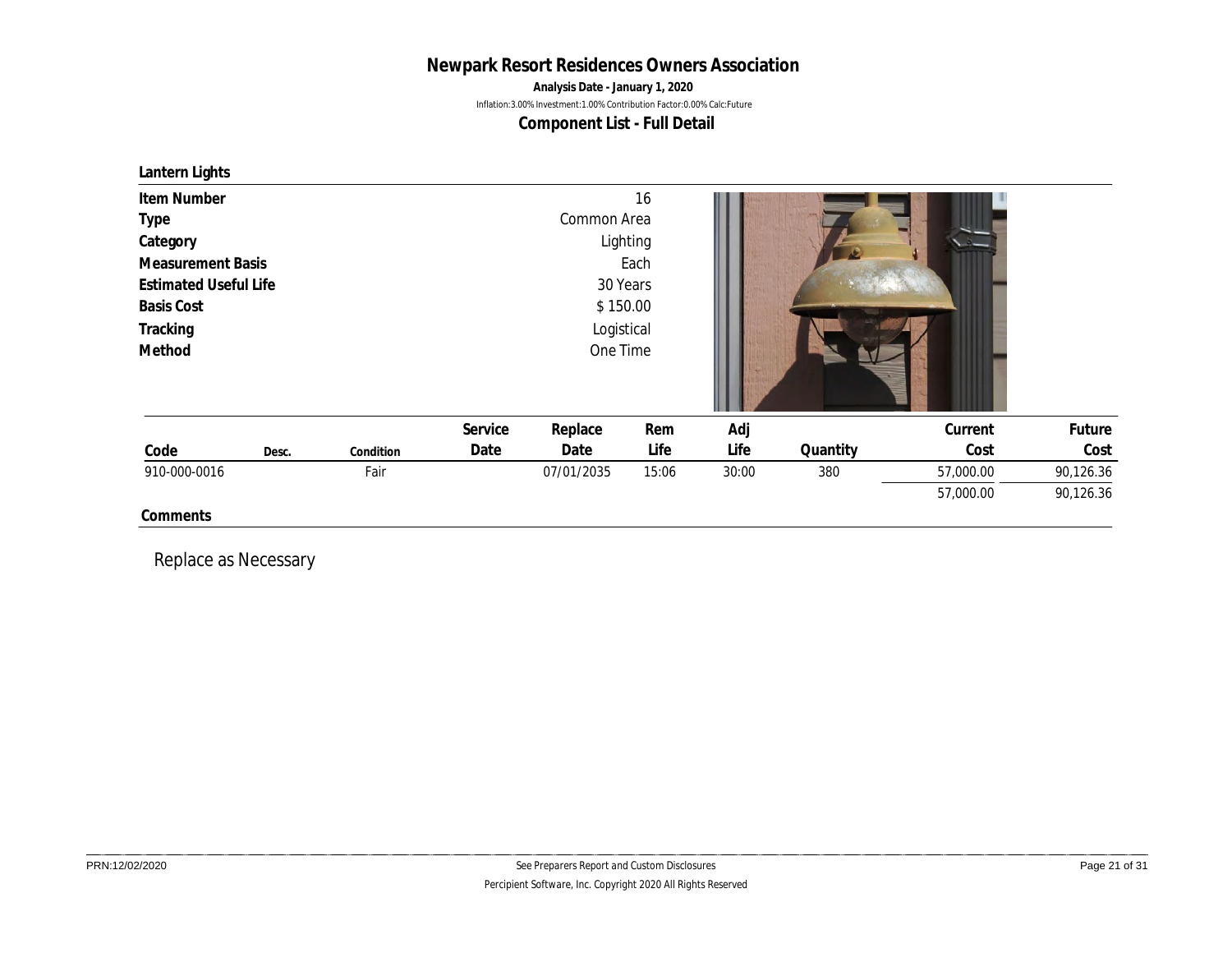**Analysis Date - January 1, 2020**

Inflation:3.00% Investment:1.00% Contribution Factor:0.00% Calc:Future

**Component List - Full Detail**

#### **Posts-Beams- Fascia-Soffits- Pergola- Painting**

| Item Number                  |       |           |         |             | 18      |       |                 |            |            |
|------------------------------|-------|-----------|---------|-------------|---------|-------|-----------------|------------|------------|
| Type                         |       |           |         | Common Area |         |       |                 |            |            |
| Category                     |       |           |         | Painting    |         |       |                 |            |            |
| <b>Measurement Basis</b>     |       |           |         |             | Job     |       |                 |            |            |
| <b>Estimated Useful Life</b> |       |           |         |             | 8 Years |       |                 |            |            |
| <b>Basis Cost</b>            |       |           |         | \$50,000.00 |         |       |                 |            |            |
| Tracking                     |       |           |         | Logistical  |         |       |                 |            |            |
| Method                       |       |           |         | One Time    |         |       |                 |            |            |
|                              |       |           |         |             |         |       |                 |            |            |
|                              |       |           | Service | Replace     | Rem     | Adj   | 30 <sup>h</sup> | Current    | Future     |
| Code                         | Desc. | Condition | Date    | Date        | Life    | Life  | Quantity        | Cost       | Cost       |
| 920-001-0018                 |       | Average   |         | 07/01/2028  | 8:06    | 8:06  |                 | 50,000.00  | 64,281.56  |
| 920-002-0018                 |       |           |         | 07/01/2036  | 16:06   | 16:06 |                 | 50,000.00  | 81,429.96  |
| 920-003-0018                 |       |           |         | 07/01/2044  | 24:06   | 24:06 |                 | 50,000.00  | 103,153.03 |
|                              |       |           |         |             |         |       |                 | 150,000.00 | 248,864.55 |
| Comments                     |       |           |         |             |         |       |                 |            |            |

Repaint or Stain as Necessary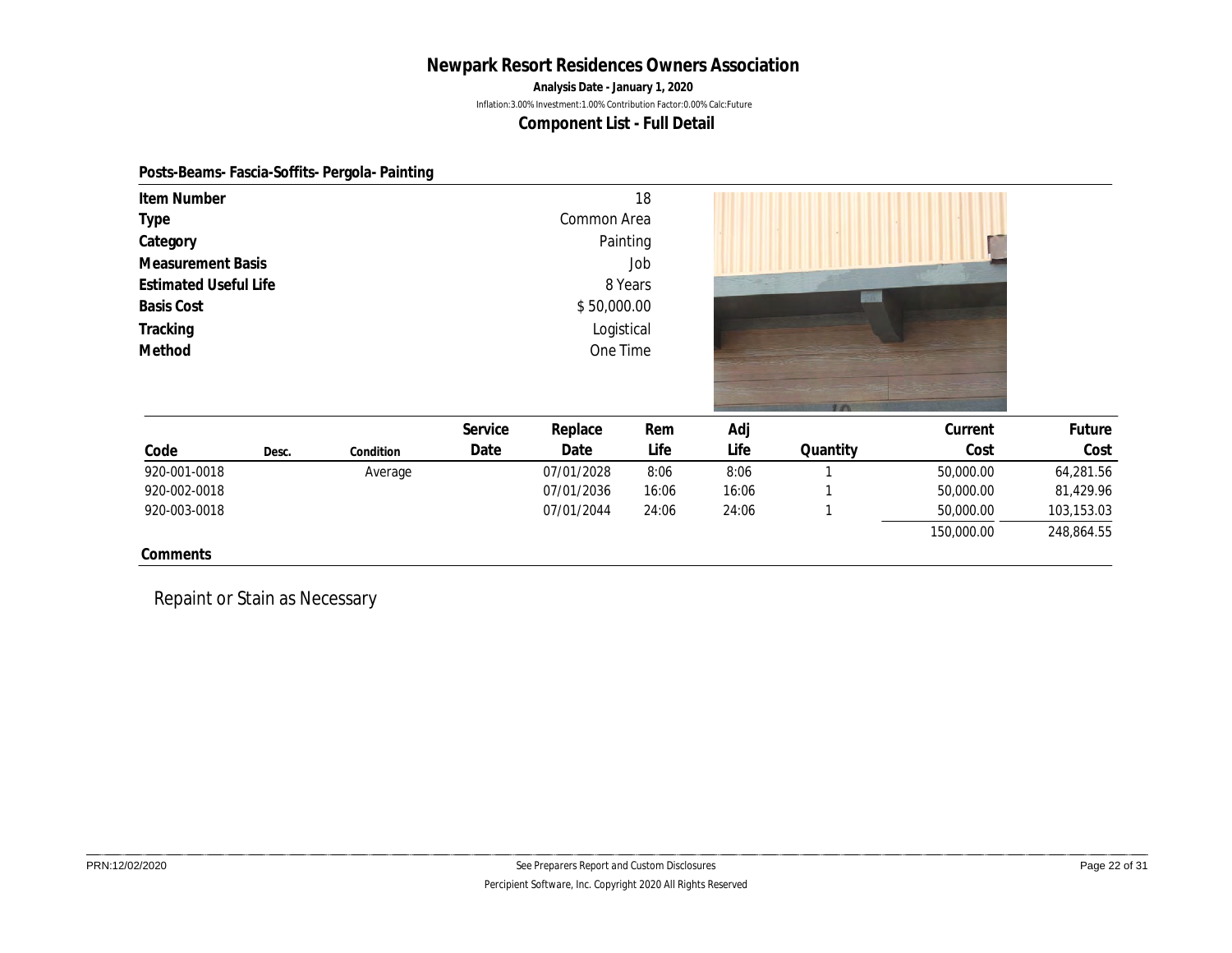**Analysis Date - January 1, 2020**

Inflation:3.00% Investment:1.00% Contribution Factor:0.00% Calc:Future

**Component List - Full Detail**

#### **Siding Painting-Metal-Wood-Cement Board**

| Item Number                  | 17          |  |
|------------------------------|-------------|--|
| Type                         | Common Area |  |
| Category                     | Painting    |  |
| <b>Measurement Basis</b>     | Job         |  |
| <b>Estimated Useful Life</b> | 15 Years    |  |
| <b>Basis Cost</b>            | \$20,000.00 |  |
| Tracking                     | Logistical  |  |
| Method                       | One Time    |  |

|              |       |           | Service | Replace    | Rem   | Adj   |          | Current   | Future    |
|--------------|-------|-----------|---------|------------|-------|-------|----------|-----------|-----------|
| Code         | Desc. | Condition | Date    | Date       | Life  | Life  | Quantity | Cost      | Cost      |
| 920-001-0017 |       | Average   |         | 07/01/2022 | 2:06  | 15:00 |          | 20,000.00 | 21,533.92 |
| 920-002-0017 |       |           |         | 07/01/2022 | 2:06  | 15:00 |          | 20,000.00 | 21,533.92 |
| 920-003-0017 |       |           |         | 07/01/2023 | 3:06  | 15:00 |          | 20,000.00 | 22,179.94 |
| 920-004-0017 |       |           |         | 07/01/2023 | 3:06  | 15:00 |          | 20,000.00 | 22,179.94 |
| 920-005-0017 |       |           |         | 07/01/2024 | 4:06  | 15:00 |          | 20,000.00 | 22,845.33 |
| 920-006-0017 |       |           |         | 07/01/2024 | 4:06  | 15:00 |          | 20,000.00 | 22,845.33 |
| 920-007-0017 |       |           |         | 07/01/2025 | 5:06  | 15:00 |          | 20,000.00 | 23,530.69 |
| 920-008-0017 |       |           |         | 07/01/2025 | 5:06  | 15:00 |          | 20,000.00 | 23,530.69 |
| 920-009-0017 |       |           |         | 07/01/2026 | 6:06  | 15:00 |          | 20,000.00 | 24,236.61 |
| 920-010-0017 |       |           |         | 07/01/2026 | 6:06  | 15:00 |          | 20,000.00 | 24,236.61 |
| 920-011-0017 |       |           |         | 07/01/2027 | 7:06  | 15:00 |          | 20,000.00 | 24,963.71 |
| 920-012-0017 |       |           |         | 07/01/2027 | 7:06  | 15:00 |          | 20,000.00 | 24,963.71 |
| 920-013-0017 |       |           |         | 07/01/2028 | 8:06  | 15:00 |          | 20,000.00 | 25,712.62 |
| 920-014-0017 |       |           |         | 07/01/2028 | 8:06  | 15:00 |          | 20,000.00 | 25,712.62 |
| 920-015-0017 |       |           |         | 07/01/2029 | 9:06  | 15:00 |          | 20,000.00 | 26,484.00 |
| 920-016-0017 |       |           |         | 07/01/2037 | 17:06 | 17:06 |          | 20,000.00 | 33,549.14 |
| 920-017-0017 |       |           |         | 07/01/2037 | 17:06 | 17:06 |          | 20,000.00 | 33,549.14 |
| 920-018-0017 |       |           |         | 07/01/2038 | 18:06 | 18:06 |          | 20,000.00 | 34,555.62 |
|              |       |           |         |            |       |       |          |           |           |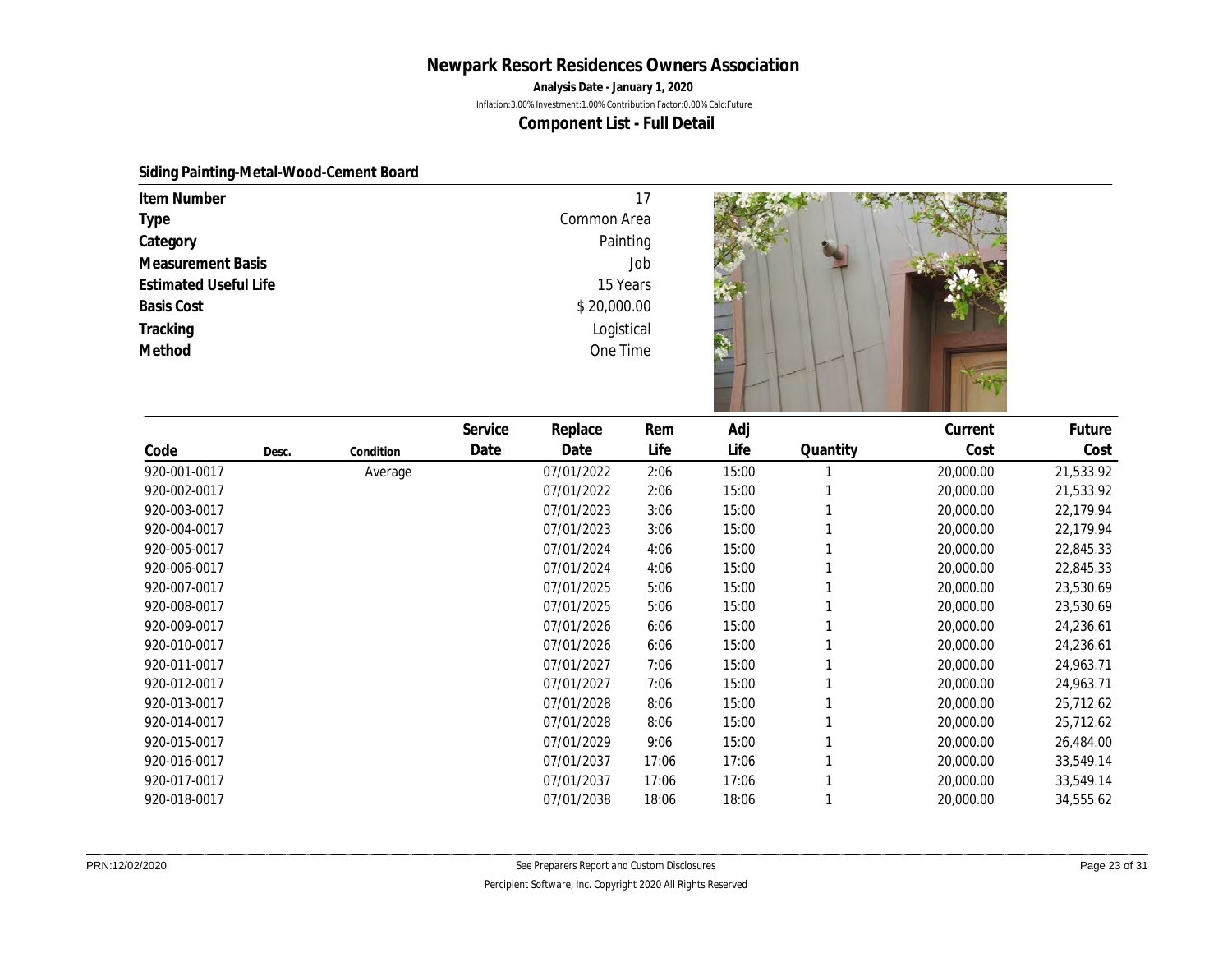#### **Newpark Resort Residences Owners Association Analysis Date - January 1, 2020**

|              |       |           |         | $\frac{1}{2}$ and $\frac{1}{2}$ batter same and $\frac{1}{2}$ is the set of |       |       |          |            |            |
|--------------|-------|-----------|---------|-----------------------------------------------------------------------------|-------|-------|----------|------------|------------|
|              |       |           |         | Inflation:3.00% Investment:1.00% Contribution Factor:0.00% Calc:Future      |       |       |          |            |            |
|              |       |           | Service | Replace                                                                     | Rem   | Adj   |          | Current    | Future     |
| Code         | Desc. | Condition | Date    | Date                                                                        | Life  | Life  | Quantity | Cost       | Cost       |
| 920-019-0017 |       |           |         | 07/01/2038                                                                  | 18:06 | 18:06 |          | 20,000.00  | 34,555.62  |
| 920-020-0017 |       |           |         | 07/01/2039                                                                  | 19:06 | 19:06 |          | 20,000.00  | 35,592.29  |
| 920-021-0017 |       |           |         | 07/01/2039                                                                  | 19:06 | 19:06 |          | 20,000.00  | 35,592.29  |
| 920-022-0017 |       |           |         | 07/01/2040                                                                  | 20:06 | 20:06 |          | 20,000.00  | 36,660.05  |
| 920-023-0017 |       |           |         | 07/01/2040                                                                  | 20:06 | 20:06 |          | 20,000.00  | 36,660.05  |
| 920-024-0017 |       |           |         | 07/01/2041                                                                  | 21:06 | 21:06 |          | 20,000.00  | 37,759.86  |
| 920-025-0017 |       |           |         | 07/01/2041                                                                  | 21:06 | 21:06 |          | 20,000.00  | 37,759.86  |
| 920-026-0017 |       |           |         | 07/01/2042                                                                  | 22:06 | 22:06 |          | 20,000.00  | 38,892.65  |
| 920-027-0017 |       |           |         | 07/01/2042                                                                  | 22:06 | 22:06 |          | 20,000.00  | 38,892.65  |
| 920-028-0017 |       |           |         | 07/01/2043                                                                  | 23:06 | 23:06 |          | 20,000.00  | 40,059.43  |
| 920-029-0017 |       |           |         | 07/01/2043                                                                  | 23:06 | 23:06 |          | 20,000.00  | 40,059.43  |
| 920-030-0017 |       |           |         | 07/01/2044                                                                  | 24:06 | 24:06 |          | 20,000.00  | 41,261.21  |
|              |       |           |         |                                                                             |       |       |          | 600,000.00 | 911,888.93 |
| Comments     |       |           |         |                                                                             |       |       |          |            |            |

Repaint or Stain as Necessary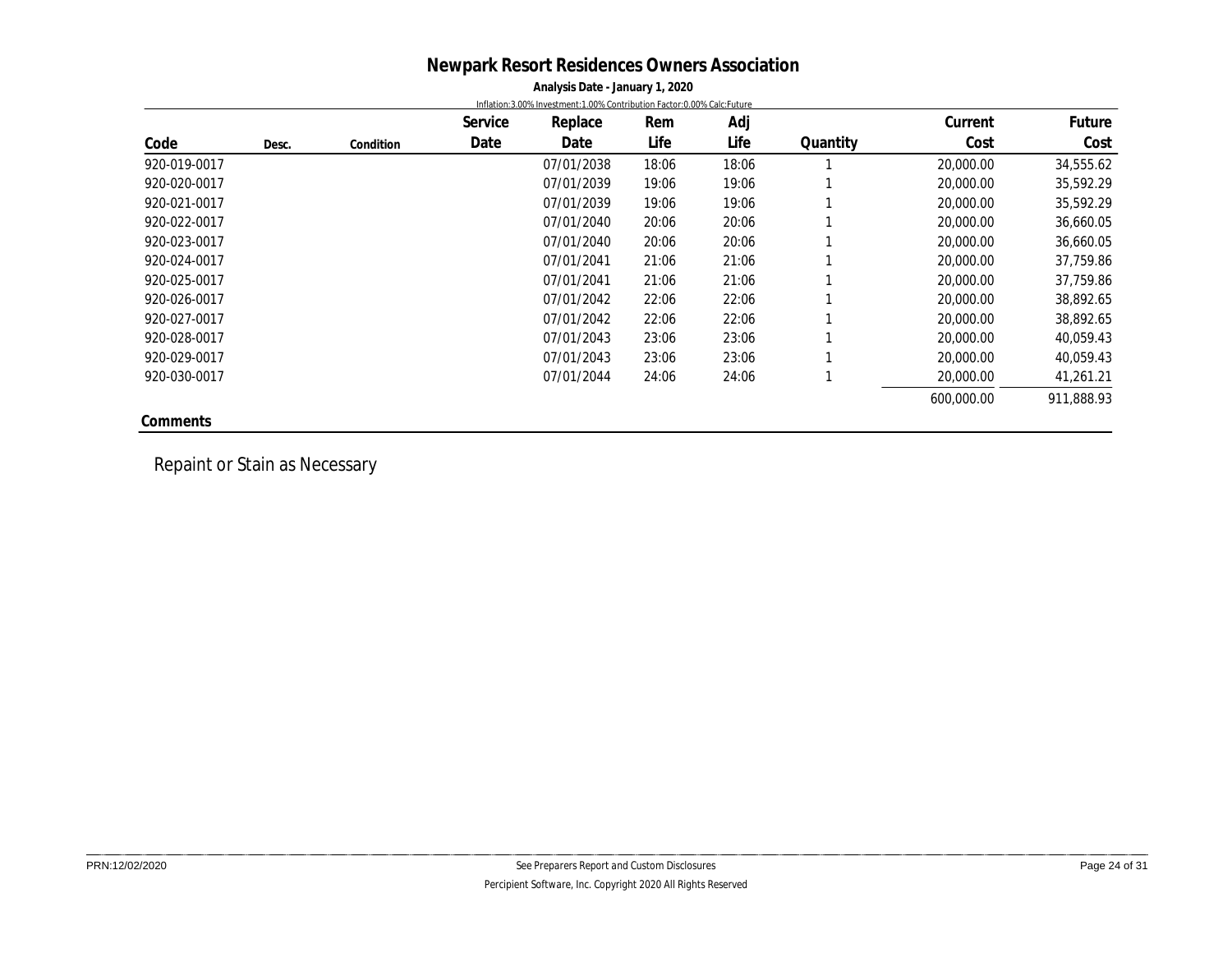**Analysis Date - January 1, 2020**

Inflation:3.00% Investment:1.00% Contribution Factor:0.00% Calc:Future

**Component List - Full Detail**

**Unit Front Doors Paint/Stain**

| Item Number                                       |       |           |             |            | 20    |       |          |           |           |
|---------------------------------------------------|-------|-----------|-------------|------------|-------|-------|----------|-----------|-----------|
| Type                                              |       |           | Common Area |            |       |       |          |           |           |
| Category                                          |       |           |             | Painting   |       |       |          |           |           |
| <b>Measurement Basis</b>                          |       |           |             |            | Each  |       |          | 24        |           |
| <b>Estimated Useful Life</b><br><b>Basis Cost</b> |       |           |             | 10 Years   |       |       |          |           |           |
|                                                   |       |           |             | \$100.00   |       |       |          |           |           |
| Tracking                                          |       |           |             | Logistical |       |       |          |           |           |
| Method                                            |       |           | One Time    |            |       |       |          |           |           |
|                                                   |       |           | Service     | Replace    | Rem   | Adj   |          | Current   | Future    |
| Code                                              | Desc. | Condition | Date        | Date       | Life  | Life  | Quantity | Cost      | Cost      |
| 920-001-0020                                      |       | Average   |             | 07/01/2024 | 4:06  | 10:00 | 95       | 9,500.00  | 10,851.53 |
| 920-002-0020                                      |       |           |             | 07/01/2034 | 14:06 | 14:06 | 95       | 9,500.00  | 14,583.55 |
| 920-003-0020                                      |       |           |             | 07/01/2044 | 24:06 | 24:06 | 95       | 9,500.00  | 19,599.08 |
|                                                   |       |           |             |            |       |       |          | 28,500.00 | 45,034.16 |
| Comments                                          |       |           |             |            |       |       |          |           |           |

Repaint or Stain as Necessary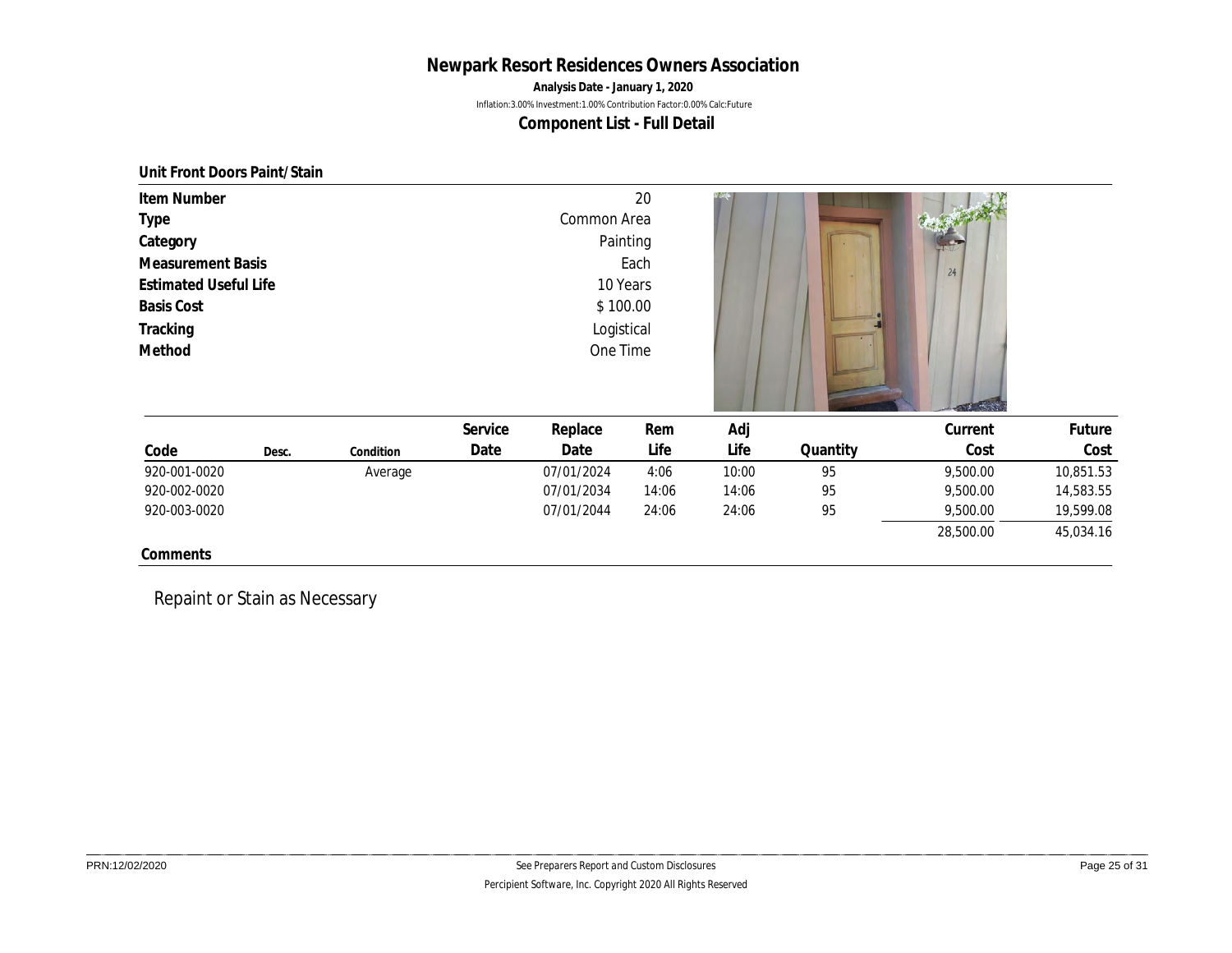**Analysis Date - January 1, 2020**

Inflation:3.00% Investment:1.00% Contribution Factor:0.00% Calc:Future

**Component List - Full Detail**

#### **Downspouts-Gutters-Drains-Heat Tape**

| Item Number                   |       |           |         |              | 24    |       |          |            |            |  |  |
|-------------------------------|-------|-----------|---------|--------------|-------|-------|----------|------------|------------|--|--|
| Type                          |       |           |         | Common Area  |       |       |          |            |            |  |  |
| Category                      |       |           |         |              | Roof  |       |          |            |            |  |  |
| Measurement Basis             |       |           |         |              | Allow |       |          |            |            |  |  |
| <b>Estimated Useful Life</b>  |       |           |         | 25 Years     |       |       |          |            |            |  |  |
| <b>Basis Cost</b><br>Tracking |       |           |         | \$194,016.00 |       |       |          |            |            |  |  |
|                               |       |           |         | Logistical   |       |       |          |            |            |  |  |
| Method                        |       |           |         | One Time     |       |       |          |            |            |  |  |
|                               |       |           | Service | Replace      | Rem   | Adj   |          | Current    | Future     |  |  |
| Code                          | Desc. | Condition | Date    | Date         | Life  | Life  | Quantity | Cost       | Cost       |  |  |
| 920-001-0024                  |       |           |         | 07/01/2043   | 23:06 | 25:00 |          | 194,016.00 | 388,608.53 |  |  |
| 920-002-0024                  |       |           |         | 01/01/2044   | 24:00 | 25:00 | 0.8      | 155,212.80 | 315,515.67 |  |  |
|                               |       |           |         |              |       |       |          | 349,228.80 | 704,124.20 |  |  |
| Comments                      |       |           |         |              |       |       |          |            |            |  |  |

Replace as Necessary in two phases last time in 2018-2019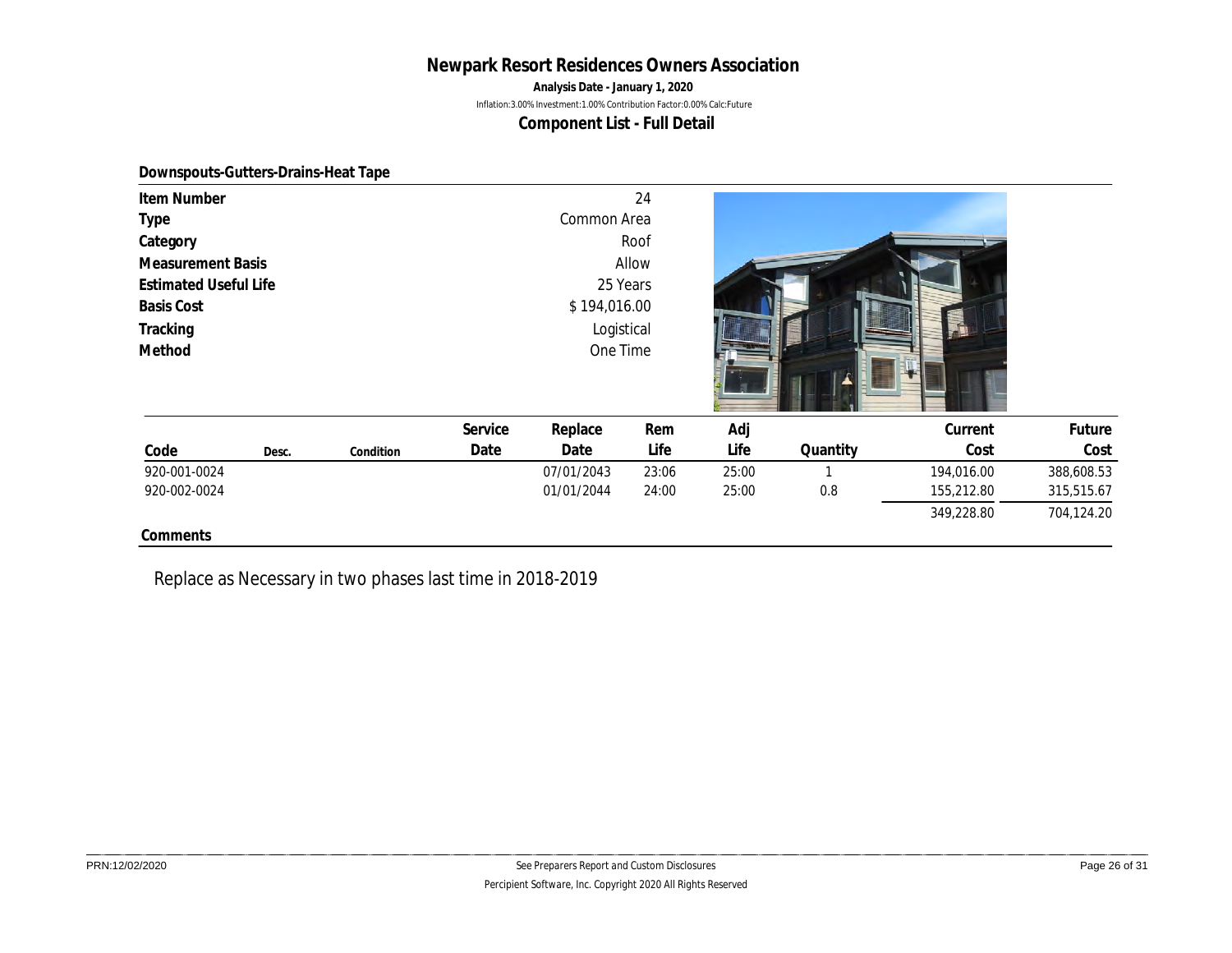**Analysis Date - January 1, 2020**

Inflation:3.00% Investment:1.00% Contribution Factor:0.00% Calc:Future

**Component List - Full Detail**

**Heat Tape**

| Item Number<br>Type<br>Category<br><b>Measurement Basis</b><br><b>Estimated Useful Life</b><br><b>Basis Cost</b><br>Tracking<br>Method | Common Area<br>Roof<br>Allow<br>8 Years<br>\$2,000.00<br>Logistical<br>One Time |           | 25      |            |       |       |          |          |          |  |
|----------------------------------------------------------------------------------------------------------------------------------------|---------------------------------------------------------------------------------|-----------|---------|------------|-------|-------|----------|----------|----------|--|
|                                                                                                                                        |                                                                                 |           | Service | Replace    | Rem   | Adj   |          | Current  | Future   |  |
| Code                                                                                                                                   | Desc.                                                                           | Condition | Date    | Date       | Life  | Life  | Quantity | Cost     | Cost     |  |
| 920-001-0025                                                                                                                           |                                                                                 | Average   |         | 07/01/2026 | 6:06  | 8:00  |          | 2,000.00 | 2,423.66 |  |
| 920-002-0025                                                                                                                           |                                                                                 |           |         | 07/01/2034 | 14:06 | 14:06 |          | 2,000.00 | 3,070.22 |  |
| 920-003-0025                                                                                                                           |                                                                                 |           |         | 07/01/2042 | 22:06 | 22:06 |          | 2,000.00 | 3,889.27 |  |
|                                                                                                                                        |                                                                                 |           |         |            |       |       |          | 6.000.00 | 9.383.15 |  |

**Comments**

Allowance to Repair or Replace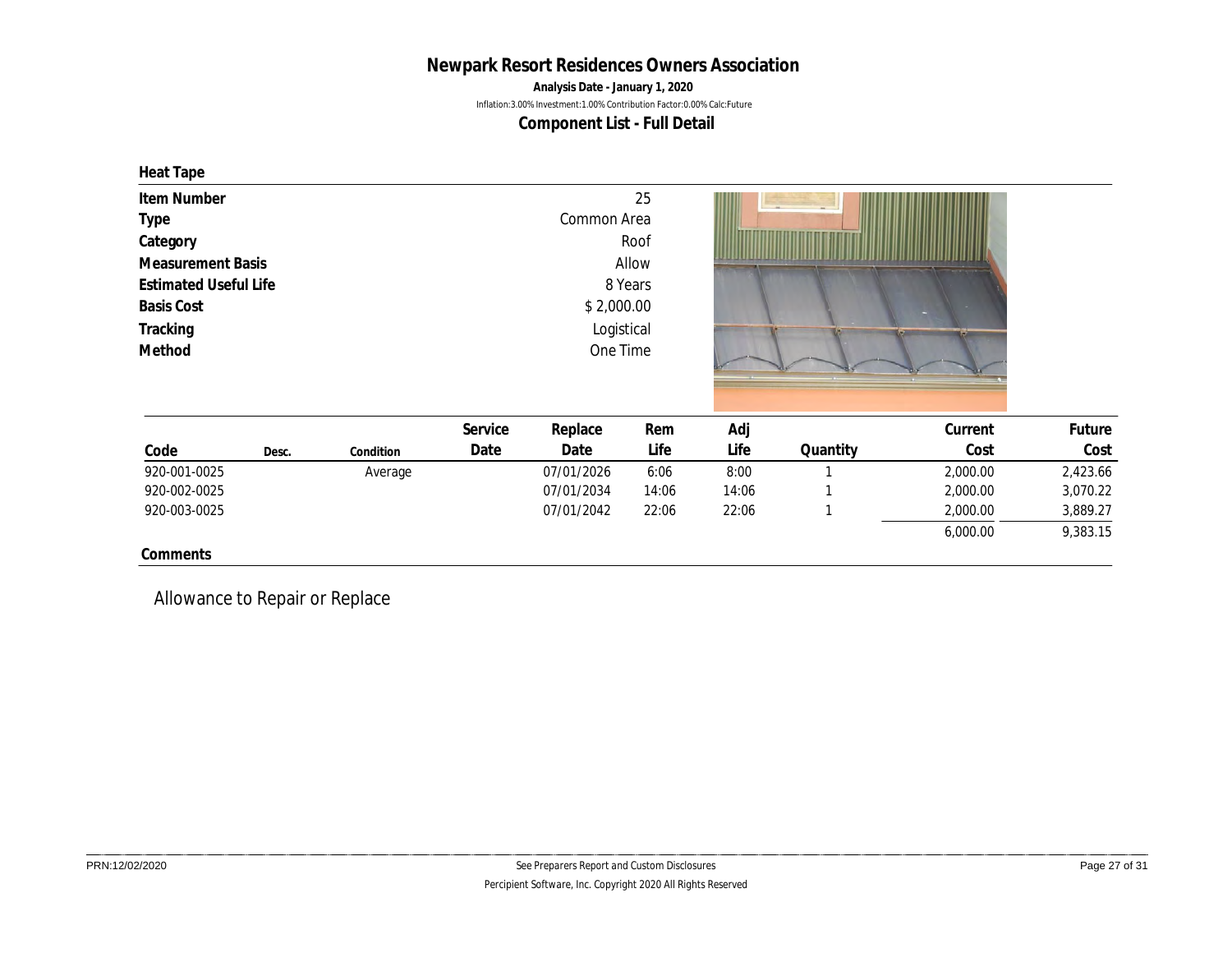**Analysis Date - January 1, 2020**

Inflation:3.00% Investment:1.00% Contribution Factor:0.00% Calc:Future

**Component List - Full Detail**

**Roof-Membrane**

| Item Number                  | 22          |                                |
|------------------------------|-------------|--------------------------------|
| Type                         | Common Area |                                |
| Category                     | Roof        |                                |
| <b>Measurement Basis</b>     | Each        |                                |
| <b>Estimated Useful Life</b> | 20 Years    | <b>PERSONAL PROPERTY</b><br>mm |
| <b>Basis Cost</b>            | \$8.00      |                                |
| Tracking                     | Logistical  |                                |
| Method                       | One Time    |                                |

|              |       |           | Service | Replace    | Rem   | Adj   |          | Current   | Future     |
|--------------|-------|-----------|---------|------------|-------|-------|----------|-----------|------------|
| Code         | Desc. | Condition | Date    | Date       | Life  | Life  | Quantity | Cost      | Cost       |
| 920-001-0022 |       | Average   |         | 07/01/2034 | 14:06 | 20:00 | 1,200    | 9,600.00  | 14,737.06  |
| 920-002-0022 |       |           |         | 07/01/2034 | 14:06 | 20:00 | 1,200    | 9,600.00  | 14,737.06  |
| 920-003-0022 |       |           |         | 07/01/2034 | 14:06 | 20:00 | 1,200    | 9,600.00  | 14,737.06  |
| 920-004-0022 |       |           |         | 07/01/2035 | 15:06 | 20:00 | 1,200    | 9,600.00  | 15,179.18  |
| 920-005-0022 |       |           |         | 07/01/2035 | 15:06 | 20:00 | 1,200    | 9,600.00  | 15,179.18  |
| 920-006-0022 |       |           |         | 07/01/2035 | 15:06 | 20:00 | 1,200    | 9,600.00  | 15,179.18  |
| 920-007-0022 |       |           |         | 07/01/2036 | 16:06 | 20:00 | 1,200    | 9,600.00  | 15,634.55  |
| 920-008-0022 |       |           |         | 07/01/2036 | 16:06 | 20:00 | 1,200    | 9,600.00  | 15,634.55  |
|              |       |           |         |            |       |       |          | 76,800.00 | 121,017.82 |
| Comments     |       |           |         |            |       |       |          |           |            |

Replace as Necessary 8 Bldgs with 1200 sq ft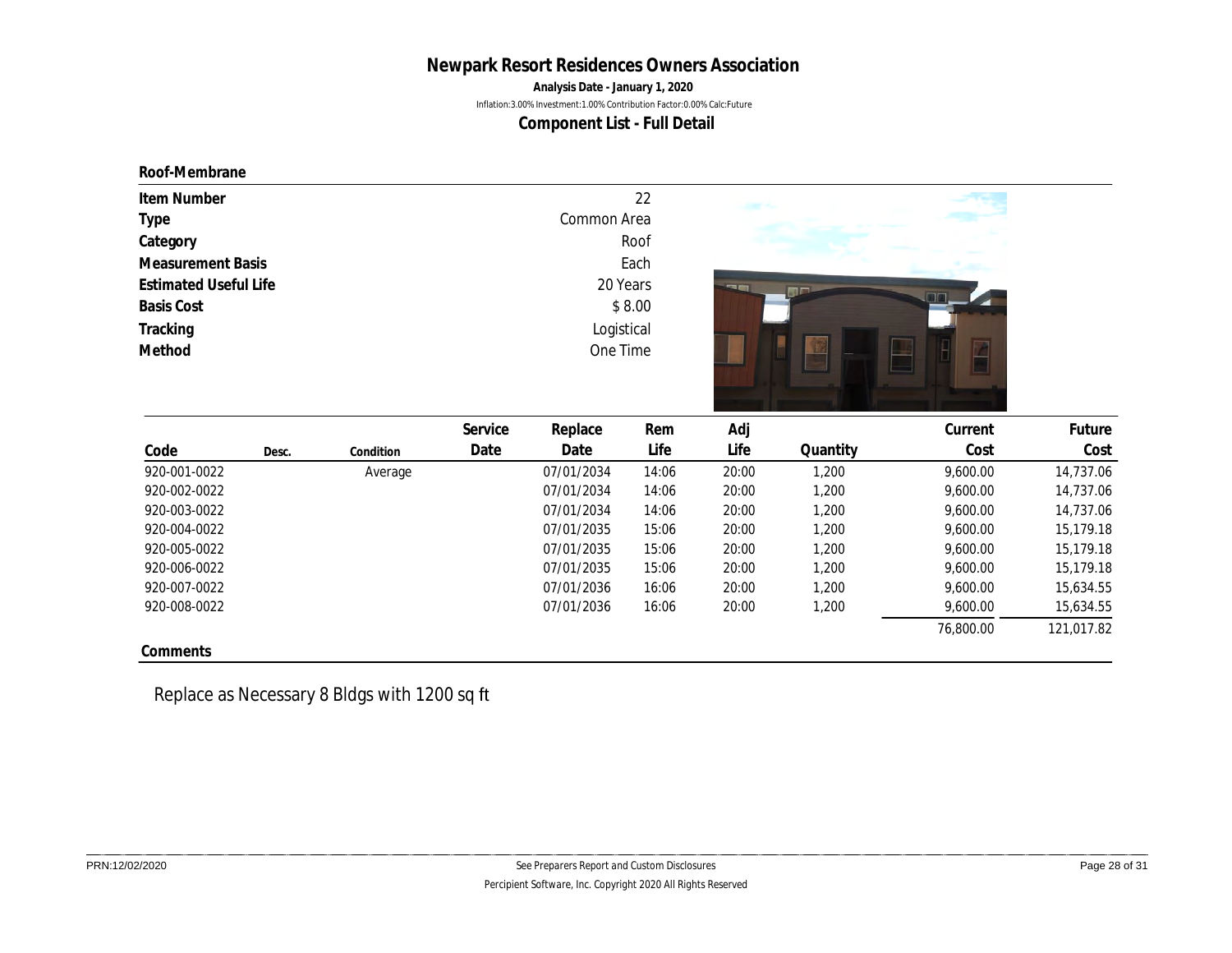**Analysis Date - January 1, 2020**

Inflation:3.00% Investment:1.00% Contribution Factor:0.00% Calc:Future

**Component List - Full Detail**

**Roof-Metal-Asphalt-Shingle**

| Item Number                  |           |            |             | 23     |       |          |             |              |
|------------------------------|-----------|------------|-------------|--------|-------|----------|-------------|--------------|
| Type                         |           |            | Common Area |        |       |          |             |              |
| Category                     |           |            |             | Roof   |       |          |             |              |
| <b>Measurement Basis</b>     |           |            |             | Each   |       |          |             |              |
| <b>Estimated Useful Life</b> |           |            | 30 Years    |        |       |          |             |              |
| <b>Basis Cost</b>            |           |            |             | \$8.00 |       |          | <b>WIND</b> |              |
| Tracking                     |           | Logistical |             |        |       |          |             |              |
| Method                       |           |            | One Time    |        |       |          |             |              |
|                              |           |            |             |        |       |          |             |              |
|                              |           |            |             |        |       |          |             |              |
|                              |           | Service    | Replace     | Rem    | Adj   |          | Current     | Future       |
| Code<br>Desc.                | Condition | Date       | Date        | Life   | Life  | Quantity | Cost        | Cost         |
| 910-000-0023                 | Average   |            | 07/01/2035  | 15:06  | 30:00 | 97,500   | 780,000.00  | 1,233,308.11 |
|                              |           |            |             |        |       |          | 780,000.00  | 1,233,308.11 |
| Comments                     |           |            |             |        |       |          |             |              |

Replace as Necessary

1 Bldg with 5000 sq ft 4 Bldgs with 6500 sq ft and 10 Bldgs with 8500 sq ft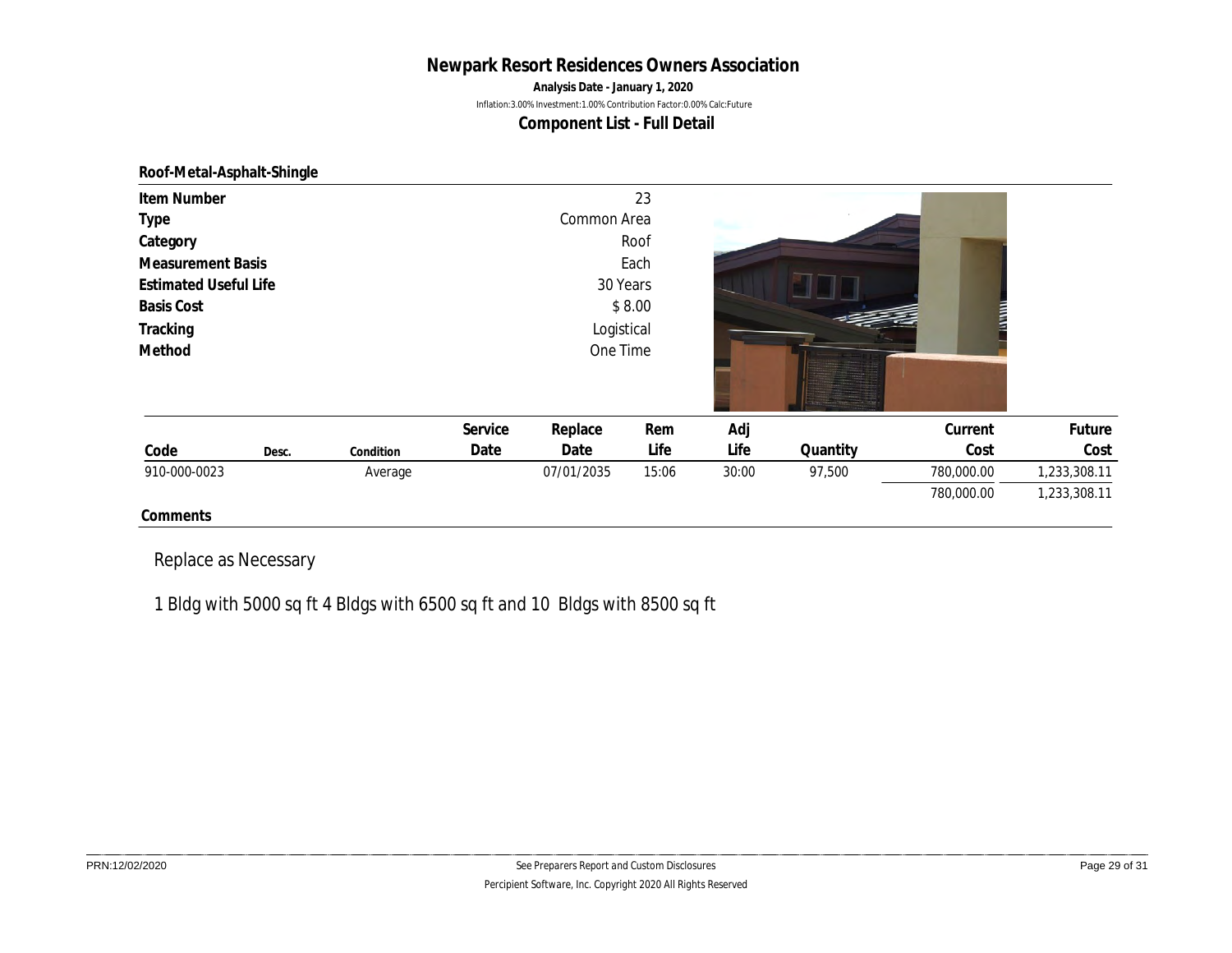**Analysis Date - January 1, 2020**

Inflation:3.00% Investment:1.00% Contribution Factor:0.00% Calc:Future

**Component List - Full Detail**

#### **Architectural Decorative Beams**

| Item Number                   |       |           |                           |                           | 28    |       |          |           |           |
|-------------------------------|-------|-----------|---------------------------|---------------------------|-------|-------|----------|-----------|-----------|
| Type<br>Category              |       |           |                           | Common Area<br>Structural |       |       |          |           |           |
| <b>Measurement Basis</b>      |       |           |                           |                           | Allow |       |          |           |           |
| <b>Estimated Useful Life</b>  |       |           |                           | 15 Years                  |       |       |          |           |           |
| <b>Basis Cost</b><br>Tracking |       |           | \$20,000.00<br>Logistical |                           |       |       |          |           |           |
| Method                        |       |           |                           | One Time                  |       |       |          |           |           |
|                               |       |           |                           |                           |       |       |          |           |           |
|                               |       |           |                           |                           |       |       |          |           |           |
|                               |       |           | Service                   | Replace                   | Rem   | Adj   |          | Current   | Future    |
| Code                          | Desc. | Condition | Date                      | Date                      | Life  | Life  | Quantity | Cost      | Cost      |
| 910-000-0028                  |       | Average   |                           | 07/01/2035                | 15:06 | 15:06 |          | 20,000.00 | 31,623.28 |
|                               |       |           |                           |                           |       |       |          | 20,000.00 | 31,623.28 |
| Comments                      |       |           |                           |                           |       |       |          |           |           |

Allowance to Repair or Replace